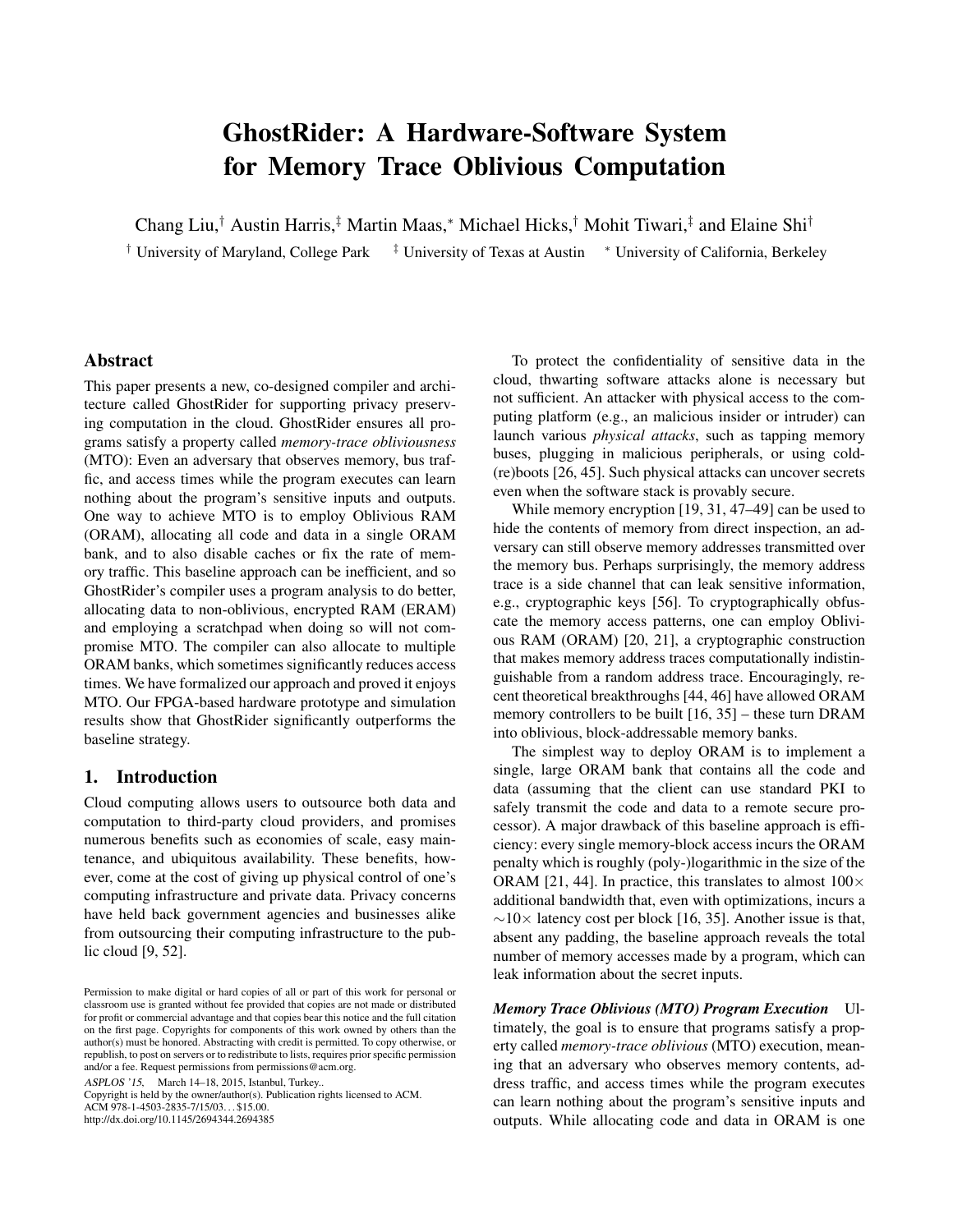approach toward achieving MTO,<sup>1</sup> our prior work [33] suggested that greater efficiency can be achieved by having the compiler take advantage of the fact that not all parts of a program's memory trace leak sensitive information. As an example, a program that sequentially scans through a sensitive array and computes the sum has a fixed, predictable memory access pattern that is independent of the sensitive array contents. In this case, it suffices to merely encrypt the array, instead of placing the array in ORAM. A further efficiency gain stems from placing data into different ORAM banks, which can now be smaller and in turn faster to access.

While our prior work lays out an initial vision of memorytrace oblivious program execution, this work is conceptual, rather than practical. In particular, we did not target a modern processor architecture, instead assuming unbounded resources and no caching.

### 1.1 Our Results and Contributions

In this paper, we make the first endeavor to bring the theory of MTO to practice. We design and build GhostRider, a hardware/software platform for provably secure, memorytrace oblivious program execution. Compiling to a realistic architecture while formally ensuring MTO raises interesting challenges in the compiler and type system design, and ultimately requires a co-operative re-design of the underlying processor architecture. Our contributions are:

*New compiler and type system* We build the first memorytrace oblivious compiler that emits target code for a realistic ORAM-capable processor architecture. The compiler must explicitly handle low-level resource allocation based on underlying hardware constraints, and while doing so is standard in non-oblivious compilers, achieving them while respecting the MTO property is non-trivial. Standard resource allocation mechanisms would fail to address the MTO property. For example, register allocation spills registers to the stack, thereby introducing memory events. Furthermore, caching serves memory requests from an on-chip cache, which suppresses memory events. If these actions are correlated with secret data, they can leak information. We introduce new techniques for resolving such challenges. In lieu of implicit caches we employ an explicit, on-chip *scratchpad*. Our compiler implements caching in software when its use does not compromise MTO.

To formally ensure the MTO property, we define a new type system for a RISC-style low-level assembly language. We show that any well-typed program in this assembly language will respect memory-trace obliviousness during execution. When starting from source programs that satisfy a standard information flow type system [13], our compiler generates type-correct, and therefore safe, target code. Specifically, we implement a type checker that can verify the type-correctness of the target code.

```
void histogram(secret int a[], // ERAM
               secret int c[]) { // ORAM (output)
 public int i;
 secret int t, v;
 for(i=0;i<100000;i++) // 100000 <= len(c)
    c[i]=0;i=0:
  for(i=0;i<100000;i++) { // 100000 <= len(a)
    v=a[i];
    if(v>0) t=v%1000;
       else t=(0-v)\%1000;
    c[t]=c[t]+1; } }
```
Figure 1. Motivating source program.

*Processor architecture for MTO program execution* To enable an automated approach for efficient memory-trace oblivious program execution, we need new hardware features that are not readily available in existing ORAMcapable processor architectures [15, 17, 35]. GhostRider builds on the Phantom processor architecture [35] but exposes new features and knobs to the software. In addition to supporting a scratchpad, as mentioned above, the GhostRider architecture complements Phantom's ORAM support with *encrypted RAM* (ERAM), which is not oblivious and therefore more efficiently supports variables whose access patterns are not sensitive. Section 6 describes additional hardware-level contributions. We prototyped the GhostRider processor on a Convey HC2 platform [10] with programmable FPGA support. The GhostRider processor supports the RISC-V instruction set [51].

*Implementation and Empirical Results* Our empirical results are obtained through a combination of software emulation and experiments on an FPGA prototype. Our FPGA prototype supports one ERAM bank, one code ORAM bank, and one data ORAM bank. The real processor experiments demonstrate the feasibility of our architecture, while the software simulator allows us to test a range of configurations not limited by the constraints of the current hardware. In particular, the software simulator models multiple ORAM banks at a higher clock rate.

Our experimental results show that compared to the baseline approach of placing everything in a single ORAM bank, our compile-time static analysis achieves up to nearly an order-of-magnitude speedup for many common programs.

# 2. Architecture and Approach

This section motivates our approach and presents an overview of GhostRider's hardware/software co-design.

### 2.1 Motivating example

We wish to support a scenario in which a client asks an untrusted cloud provider to run a computation on the client's private data. For example, suppose the client wants the provider to run the program shown in Figure 1, which is

<sup>&</sup>lt;sup>1</sup> In fact, ORAM allocation is not entirely sufficient: the *length* of an address trace can also reveal information, so additional steps are necessary.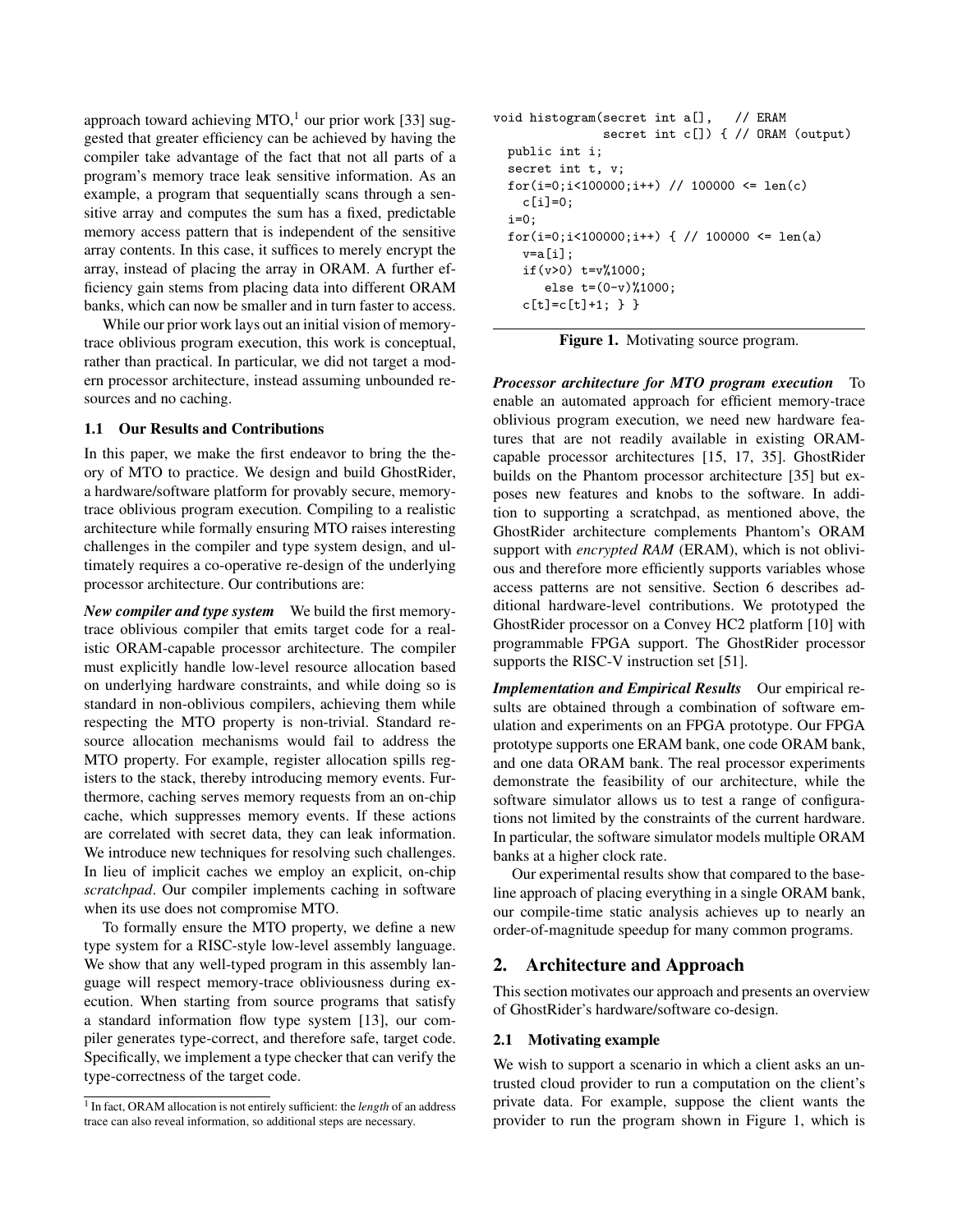

Figure 2. GhostRider architecture.

a simple histogram program written in a C-like source language. As input, the program takes an integer array a, and as output it modifies integer array parameter c. We assume both arrays have size 100,000. The function's code is straightforward, computing the histogram of the absolute values of integers modulo 1000 appearing in the input array. The client's security goal is *data confidentiality*: the cloud provider runs the program on input array a, producing output array c, but nevertheless learns nothing about the contents of either a or c. We express this goal by labeling both arrays with the qualifier secret (data labeled public is non-sensitive).

#### 2.2 Threat model

The adversary has physical access to the machine(s) being used to run client computations. As in prior work that advocates the minimization of the hardware trusted computing base (TCB) [47–49], we assume that trust ends at the boundary of the secure processor. Off-chip components are considered *insecure*, including memory, system buses, and peripherals. For example, we assume the adversary can observe the contents of memory, and can observe communications on the bus between the processor and the memory. By contrast, we assume that on-chip components are secure. Specifically, the adversary cannot observe the contents of the cache, the register file, or any on-chip communications. Finally, we assume the adversary can make fine-grained timing measurements, and therefore can learn, for example, the gap between observed events. Analogous side channels such as power consumption are outside the scope of this paper, and have received orthogonal treatment in related work [29].

## 2.3 Architectural Overview

As mentioned in the introduction, one way to defend against such an adversary is to place all data in a single (large) ORAM; e.g., for the program in Figure 1 we place the arrays a and c in ORAM. Unfortunately this *baseline* approach is not only expensive, but also leaks information through the total number of ORAM accesses (if the access trace is not padded to a value that is independent of secret data). We now provide an architectural overview of GhostRider (Figure 2) and contrast it with this baseline.

*Joint ORAM-ERAM memory system* In the GhostRider architecture, main memory is split into three types—normal (unencrypted) memory (RAM), encrypted memory (ERAM), and oblivious RAM (ORAM)—with one or more (logical) banks of each type comprising the system's physical memory. The differentiation of memory into banks allows a compiler to place only arrays with sensitive access patterns inside the more expensive ORAM banks, while keeping the remaining data in the significantly faster RAM or ERAM banks. For example, notice that in the program in Figure 1 the array a is always accessed sequentially while access patterns to the array c can depend on secret array contents. Therefore, our GhostRider compiler can place the array a inside an ERAM bank, and place the array c inside an ORAM bank. The program accesses different memory banks at the level of blocks using instructions that specify the bank and a block-offset within the bank (after moving data to on-chip memory as described below). Our hardware prototype fixes block sizes to be 4KB for both ERAM and ORAM banks (which is not an inherent limitation of the hardware design).

*Software-directed scratchpad* As mentioned earlier, cache hit and miss behavior can lead to differences in the observable memory traces. To prevent such cache-channel information leakage, the GhostRider architecture turns off implicit caching, and instead offers software-directed scratchpads for both instructions and data. These scratchpads are mapped into the program's address space so that the compiler can generate code to access them explicitly, and thereby avoid information leaks. For example, the indices of array a in Figure 1 are deterministic; they do not depend on any secret input. As such, it is safe to use the scratchpad to cache array a's accesses. The compiler generates code to check whether the relevant block is in the scratchpad, and if not loads the block from memory. On the other hand, all accesses to array c depend on the secret input a, so a memory request will always be issued independent of whether the requested block is in the scratchpad or not.

*Deterministic Processor Pipeline* To avoid timing-channel leakage, our pipelined processor ensures that instruction timings are deterministic. We do not use dynamic branch prediction and fix variable-duration instructions, such as division, to take the worst-case execution time, and disable concurrent execution of other instructions.

*Initialization* We design the oblivious processor and memory banks as a *co-processor* that runs the application natively (i.e., without an OS) and is connected to a networked host computer that can be accessed remotely by a user. We assume that the secure co-processor has non-volatile memory for storing a long-term public key (certified using PKI), such that the client can securely ship its encrypted code and data to the remote host, and initialize execution on the secure co-processor. Implementing the secure attestation is standard [25], and we leave it to future work.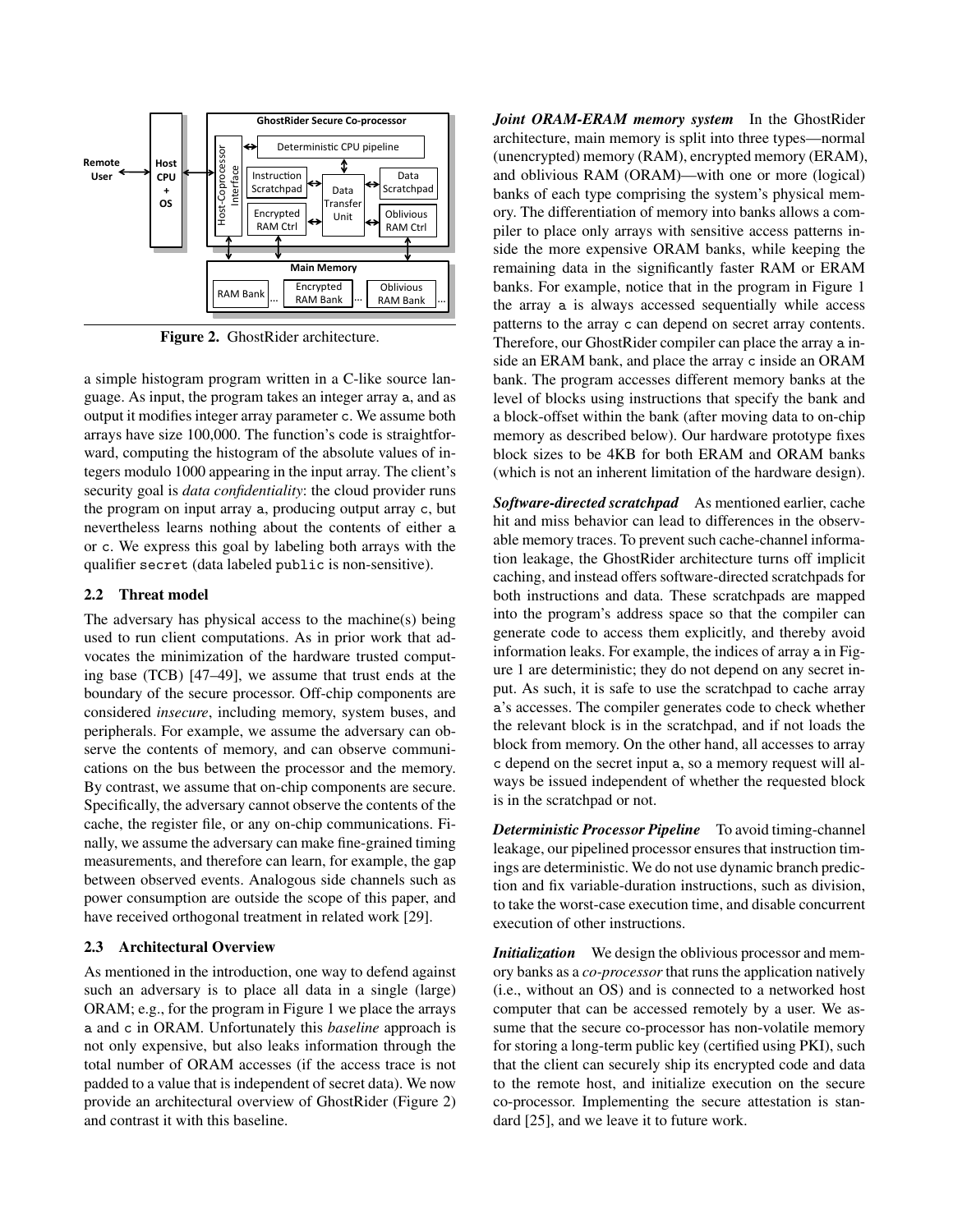| $m, n \in \mathbb{Z}$ |                                             | $o_1, , o_n \in \textbf{ORAMbanks}$ |
|-----------------------|---------------------------------------------|-------------------------------------|
| k <sub>i</sub>        | $\in$ Block IDs                             | $r \in$ Registers                   |
| l                     | $\in$ Labels = {D, E} $\cup$ ORAMbanks      |                                     |
| $\iota$               | $ ::=$ ldb $k \leftarrow l[r]$              | load block to scratchpad            |
|                       | stb $k$                                     | store block to memory               |
|                       | $r \leftarrow \textbf{idb} k$               | retrieve the block ID               |
|                       | <b>ldw</b> $r_1 \leftarrow k r_2 $          | load a scratchpad val. to reg.      |
|                       | stw $r_1 \rightarrow k[r_2]$                | store a reg. val. to scratchpad     |
|                       | $r_1 \leftarrow r_2 \text{ aop } r_3$       | compute an operation                |
|                       | $r_1 \leftarrow n$                          | assign a constant to a register     |
|                       | $\mathbf{imp}\;n$                           | (relative) jump                     |
|                       | <b>br</b> $r_1$ rop $r_2 \hookrightarrow n$ | compare and branch                  |
|                       | nop                                         | empty operation                     |
|                       | $::=\iota \mid I;\iota$                     | instruction sequence                |

**Figure 3.** Syntax for  $\mathcal{L}_T$  language, comprising (1) **ldb** and stb instructions that move data blocks between scratchpad and a specific ERAM or ORAM bank, and (2) scratchpadto-register moves and standard RISC instructions.

# 3. Target language

This section presents a small formalization of GhostRider's instruction set, which we call  $\mathcal{L}_T$ . The next section presents a type system for this language that guarantees security, and the following section describes our compiler from a C-like source language to well-typed  $\mathcal{L}_T$  programs.

#### 3.1 Instruction set

The core instructions of  $\mathcal{L}_T$  are in the style of RISC-V [51], our prototype's instruction set, and are formalized in Figure 3. We define *labels* l that distinguish the three kinds of main memory: D for normal (D)RAM, E for ERAM, and  $o_i$ for ORAM. For the last, the  $i$  identifies a particular ORAM bank. We can view each label as defining a distinct address space.

The instruction **ldb**  $k \leftarrow l[r]$  loads a block from memory into the scratchpad.<sup>2</sup> Here, l is the address space, r is a register containing the address of the block to load from within that address space, and  $k$  is the scratchpad block identifier. Our formalism refers to scratchpad blocks by their identifier, treating them similarly to registers. Our architecture remembers the address space and block address within that address space that the scratchpad block was loaded from so that writebacks, via the stb  $k$  instruction, will go to the original location. We enforce this one-to-one mapping to avoid information leaks via write-back from the scratchpad (e.g., that where a scratchpad block is written to, in memory, could reveal information about a secret, or that the effect of a write could do so, if blocks are aliased).

| ; v=a[i]                                     |                                               |  |  |  |  |
|----------------------------------------------|-----------------------------------------------|--|--|--|--|
| $t_1 \leftarrow r_i$ div size <sub>blk</sub> |                                               |  |  |  |  |
| 2 $t_2 \leftarrow r_i \mod size_{blk}$       | ; c[t]=c[t]+1                                 |  |  |  |  |
| 3 <b>ldb</b> $k_1 \leftarrow E[t_1]$         | $t_1 \leftarrow r_t \gg 9$<br>10              |  |  |  |  |
| 4 <b>ldw</b> $r_v \leftarrow k_1  t_2 $      | $t_1$ $t_2 \leftarrow r_t \& 511$             |  |  |  |  |
| : if(y>0) t=                                 | 12 <b>ldb</b> $k_2 \leftarrow O[t_1]$         |  |  |  |  |
| 5 br $r_v \leq 0 \hookrightarrow 3$          | $\mathbf{Idw}\,t_3 \leftarrow k_2[t_2]$<br>13 |  |  |  |  |
| $r_t \leftarrow r_v \% 1000$                 | $t_4 \leftarrow t_3 + 1$<br>14                |  |  |  |  |
| $7 \quad \text{imp } 3$                      | stw $t_4 \rightarrow k_2[t_2]$<br>$15 -$      |  |  |  |  |
| : else t=                                    | stb $k_2$<br>16                               |  |  |  |  |
| $t_1 \leftarrow 0-r_v$                       |                                               |  |  |  |  |
| $r_t \leftarrow t_1 \% 1000$                 |                                               |  |  |  |  |

Figure 4.  $\mathcal{L}_T$  code implementing (part of) Figure 1

To access values from the scratchpad, we have scratchpadload and scratchpad-store instructions. The scratchpad-load instruction loads a word from a scratchpad block, having the form **ldw**  $r_1 \leftarrow k[r_2]$ . Assuming register  $r_2$  contains  $n$ , this instruction loads the *n*-th word in block  $k$  into register  $r_1$  (notice that we use word-oriented addressing, not byte-oriented). The scratchpad-store instruction is similar, but goes in the reverse direction. The instruction  $r \leftarrow$  idb k retrieves the block offset of a scratchpad block k.

We have two kinds of assignment instructions, one in the form of  $r_1 \leftarrow r_2$  *aop*  $r_3$ , and the other in the form of  $r \leftarrow n$ . In  $\mathcal{L}_T$  we only model integer arithmetic operations, such as addition, subtraction, multiplication, division, and modulus.

Jumps and branches use relative addressing. The jump instruction **jmp** *n* bumps the program counter by *n* instructions (where  $n$  can be negative). Branches, having the form **br**  $r_1$  rop  $r_2 \leftrightarrow n$ , will compare the contents of  $r_1$  and  $r_2$ using  $rop$ , and will bump the pc by n if the comparison result is true. An instruction sequence  $I$  is defined to be a sequence of instructions concatenated using a logical operation ;. We overload ; to operate over two instruction sequences such that  $I; (I';\iota) \triangleq (I;I'); \iota$  and  $I_1; I_2; I_3 \triangleq (I_1; I_2); I_3$ .

Note that our formalism does not model the instruction scratchpad; essentially it assumes that all code is loaded onchip prior to the start of its execution. Section 5 discusses how the instruction scratchpad is used in practice.

## 3.2 Example

Figure 4 shows  $\mathcal{L}_T$  code that corresponds to the body of the second for loop in the source program from Figure 1. We write  $r_X$  for a register corresponding to variable X in the source program (for simplicity) and write  $t_i$  for  $i \in \{1, 2, ...\}$ for temporary registers. In the explanation we refer to the names of variables in the source program when describing what the target program is computing.

The first four lines load the ith element of array a into v. Line 1 computes the address of the block in memory that contains the ith element of array a and line 2 computes the offset of the element within that block. Here  $size_{blk}$  is the size of each block, which is an architecture constant.

 $2$ In our hardware prototype the scratchpad is mapped into addressable memory, so this instruction and its counterpart, stb, are implemented as data transfers. In addition, the compiler implements idb. We model them in  $\mathcal{L}_T$  explicitly for simplicity; see Section 6 for implementation details.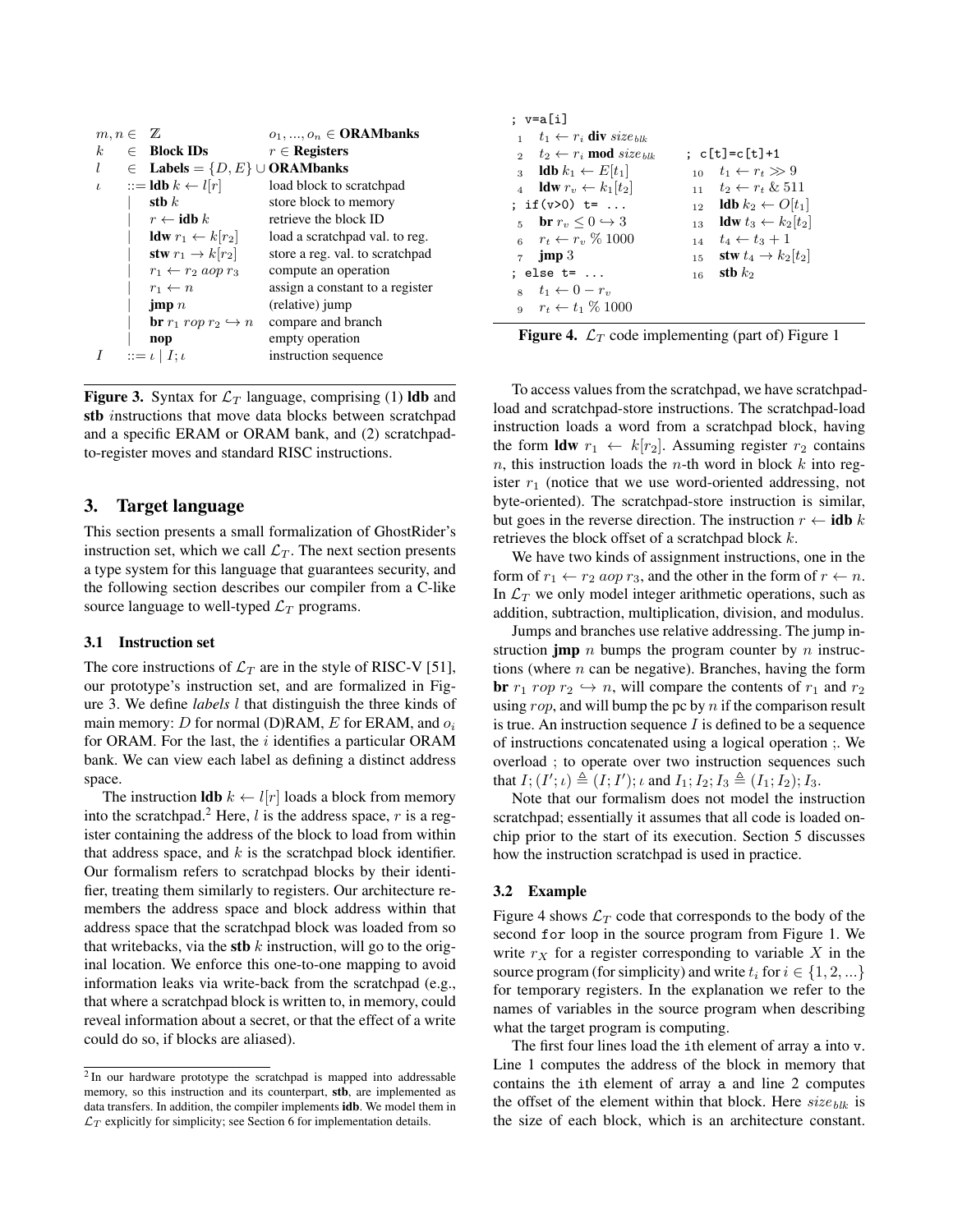Line 3 then loads the block from ERAM, and line 4 loads the appropriate value from the loaded block into v.

The next five lines implement the conditional. Line 5 jumps three instructions forward if v is *not* greater than 0, else it falls through to line 6, which computes t. Line 7 then jumps past the else branch, which begins on line 8, which negates v to make it positive before computing t.

The final seven lines increment c[t]. Lines 10–13 are analogous to lines 1–4; they compute the address of tth element of array c and load it into temporary  $t_3$ . Notice that this time the block is loaded from ORAM, not ERAM. Line 14 increments the temporary; line 15 stores it back to the block in the scratchpad; and line 16 stores the entire block back to ORAM.

# 4. Security by typing

This section presents a type system<sup>3</sup> for  $\mathcal{L}_T$  that guarantees programs obey the strong *memory trace obliviousness* (MTO) security property.

## 4.1 Memory Trace Obliviousness

Memory trace obliviousness is a noninterference property that also considers the address trace, rather than just the initial and final contents of memory [43]. MTO's definition relies on the notion of *low equivalence* which relates memories whose RAM contents are identical. We formally define this notion below, using the following formal notation:

$$
M \in \text{Address} \rightarrow \text{Blocks} a \in \text{Address} = \text{Tables} \times \text{Nat} b \in \text{Blocks} = \text{Nat} \rightarrow \mathbb{Z}
$$

We model a *memory* M as a map from addresses to blocks, where an address is a pair consisting of a label  $l$  (corresponding to an ORAM, ERAM, or RAM bank, as per Figure 3) and an address  $n$  in that bank. A block is modeled as a map from an address  $n$  to a (integer) value. Here is the definition of memory low-equivalence:

DEFINITION 1 (Memory low equivalence). *Two memories*  $M_1$ *, M*<sub>2</sub> *are* low equivalent*, written*  $M_1 ∼_L M_2$ *, if and only if for all* n *such that*  $0 \leq n \leq size(D)$  *we have*  $M_1(D, n) = M_2(D, n)$ .

The definition states that memories  $M_1$  and  $M_2$  are low equivalent when only the RAM bank's values of the memories are the same, but all of the other values could differ.

Intuitively, memory trace obliviousness says two things given two low-equivalent memories. First, if the program will terminate under one memory, then it will terminate under the other. Second, if the program will terminate and lead to a trace  $t$  under one memory, then it will do so under the other memory as well while also finishing with lowequivalent memories.

To state this intuition precisely, we need a formal definition of a  $\mathcal{L}_T$  execution, which we give as an operational semantics. The semantics is largely standard, and can be found in the technical report [32]. The key judgment has the form  $I \vdash (R, S, M, pc) \longrightarrow_t (R', S', M', pc')$ , which states that program  $I$ , with a register file  $R$ , a (data) scratchpad  $S$ , a memory  $M$ , and a program counter  $pc$ , executes some number of steps, producing memory trace  $t$  and resulting in a possibly modified register file  $R'$ , scratchpad  $S'$ , memory  $M'$ , and program counter  $pc'$ .

DEFINITION 2 (Memory trace obliviousness). *A program* I *is* memory trace oblivious *if and only if for all memories*  $M_1 \sim_L M_2$  *we have*  $I \vdash (R_0, S_0, M_1, 0) \longrightarrow_{t_1}$  $(R'_1, S'_1, M'_1, pc_1)$ , and  $I \vdash (R_0, S_0, M_2, 0) \longrightarrow_{t_2} (R'_2, S'_2,$  $M'_2, pc_2$ ), and  $|t_1| = |t_2|$  *implies*  $t_1 \equiv t_2$  and  $M'_1 \sim_L M'_2$ .

Here  $R_0$  is a mapping that maps every register to 0, and  $S_0$  maps every address to a all-0 block. Traces  $t$  consist of reads/writes to RAM (both address and value) and ERAM (just the address), accesses to ORAM (just the bank), and instruction fetches. For the last we only model that a fetch happened, not what instruction it is, as we assume code will be stored in a scratchpad on chip. We write  $t_1 \equiv t_2$  to say that traces  $t_1$  and  $t_2$  are *indistinguishable* to the attacker; i.e., they consist of the same events in the same order. Our formalism models every instruction as taking *unit* time to execute – thus the trace event also models the time taken to execute the instruction. On the real GhostRider architecture, each instruction takes *deterministic but non-uniform* time; as this difference is conceptually easy to handle (by accounting for instruction execution times in the compiler), we do not model it formally, for simplicity (see Section 5).

#### 4.2 Typing: Preliminaries

Now we give a type system for  $\mathcal{L}_T$  programs and prove that type correct programs are MTO.

**Symbolic values** To ensure that the execution of a program cannot leak information via its address trace, we statically approximate what events a program can produce. An important determination made by the type system is when a secret variable can be stored in ERAM—because the address trace will leak no information about it—and when it must be accessed in ORAM. As an example, suppose we had the source program

if(s) then  $x[i]=1$  else  $x[i]=2$ ;

If x is secret but stored in RAM, then the value in  $x[i]$  after running this program will leak the contents of secret variable s. We could store x in ORAM to avoid this problem, but this is unnecessary: both branches will modify the same element of x, so encrypting the content of x is enough to prevent the address trace from leaking information about s. The type

<sup>&</sup>lt;sup>3</sup> For space reasons, the type system is simplified from the full version, given in the extended technical report [32]. The full system models a stack to support function calls, which we discuss briefly at the end of Section 5.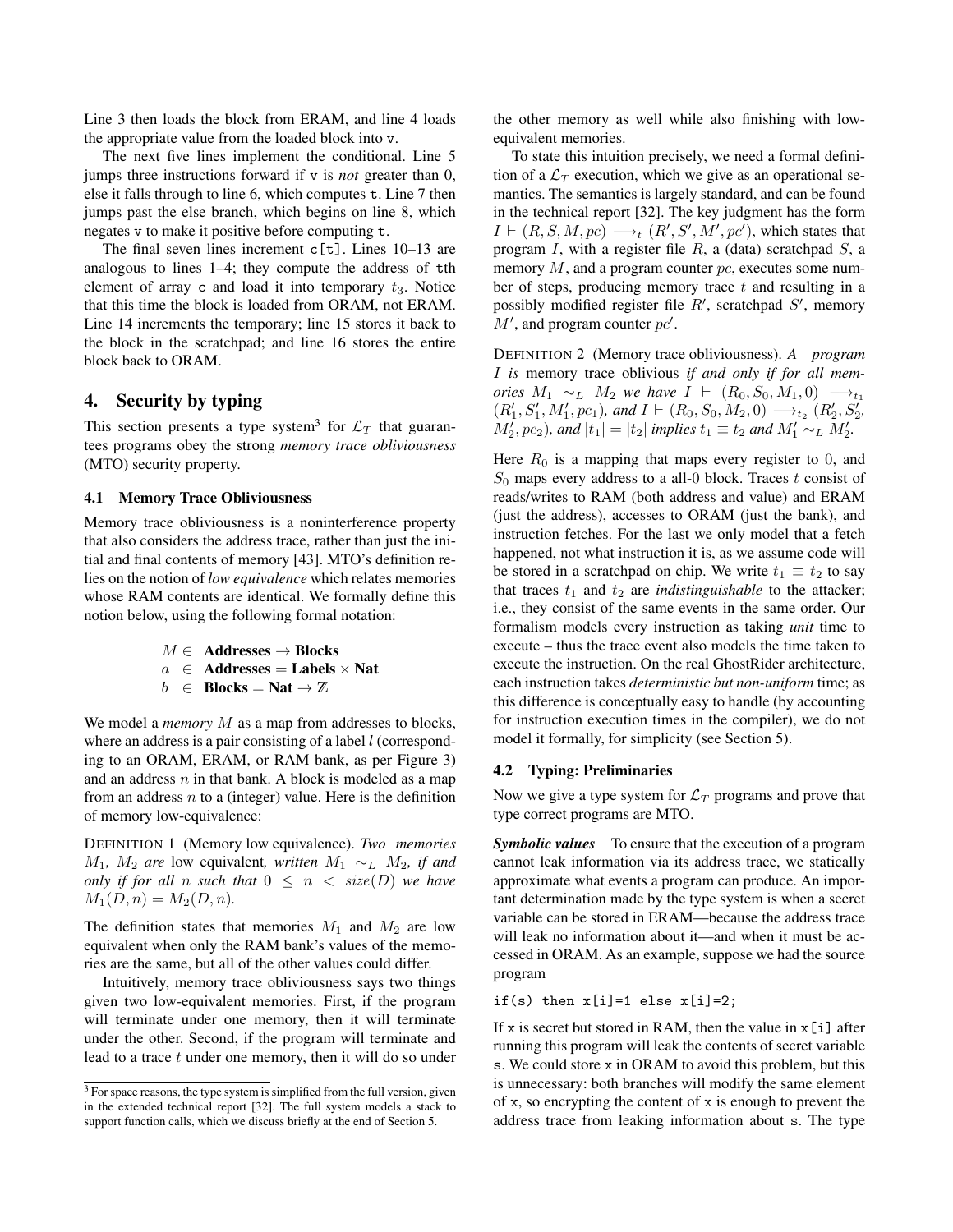Sym. vals.  $sv \in \text{SymVals} = n \mid ? \mid sv_1 \text{ aop } sv_2 \mid M_l[k, sv]$ Sym. Store  $Sym \in \text{Registers} \cup \text{Block IDs} \rightarrow \text{SymVals}$ Sec. Labels  $\ell \in \textbf{SecLabels} = L | H$ Label Map  $\Upsilon \in (Registers \rightarrow SecLabels)$  $\cup$  (Block IDs  $\rightarrow$  Labels)

| $sv_1 \equiv sv_2$                                                                                                               | $\vdash_{\textit{safe}} sv$                                                                                             |
|----------------------------------------------------------------------------------------------------------------------------------|-------------------------------------------------------------------------------------------------------------------------|
| $\vdash_{\text{safe}} sv_1$ $\vdash_{\text{safe}} sv_2$<br>$sv_1 = sv_2$<br>$sv_1 \equiv sv_2$                                   | $\frac{l = D \quad \vdash_{\textit{safe}} sv}{\vdash_{\textit{safe}} \mathbb{M}_l[k,sv]}$<br>$\vdash_{\textit{safe}} n$ |
| <b>Auxiliary Functions</b>                                                                                                       | $\vdash_{\text{safe}} sv_1$ $\vdash_{\text{safe}} sv_2$<br>$\vdash_{\textit{safe}} sv_1 \textit{aop} sv_2$              |
| $select(l, a, b, c) =$<br>$\begin{cases}\na & \text{if } l = D \\ b & \text{if } l = E \\ c & \text{if otherwise.}\n\end{cases}$ | $\vdash_{const} sv$<br>$\vdash_{const} n \qquad \vdash_{const} ?$<br>$\vdash_{const} sv_1$ $\vdash_{const} sv_2$        |
| $slab(l) =$<br>select(l, L, H, H)                                                                                                | $\vdash_{const} sv_1 \ aop sv_2$<br>$\vdash_{const} Sym$                                                                |
| $ite(x, a, b) =$<br>$\begin{cases} a & \text{if } x \text{ is true.} \\ b & \text{otherwise.} \end{cases}$                       | $\forall r. \vdash_{const} Sym(r)$<br>$\forall k. \vdash_{const} Sym(k)$<br>$\vdash_{const} Sym$                        |

Figure 5. Symbolic values, labels, auxiliary judgments and functions

system can identify this situation by *symbolically* tracking the contents of the registers, blocks, etc.

To do this, the type rules maintain a *symbolic store* Sym, which is a map from register and block IDs to symbolic values. Figure 5 defines symbolic values sv, which consist of constants  $n$ , (symbolic) arithmetic expressions, values loaded from memory  $M_l[k, sv]$ , and unknowns ?. Most interesting is memory values, which represent the address of a loaded value: l indicates the memory bank it was loaded from, sv corresponds to the offset (i.e., the block number) within that bank, and  $k$  is the scratchpad block into which the memory block is loaded.<sup>4</sup>

The type rules also make use of a *label map* Υ mapping registers to security labels and block IDs to (memory) labels; the latter tracks the memory bank from which a scratchpad block was loaded.

The figure defines several judgments; the form of each judgment is boxed. The first defines when two symbolic values can be deemed equivalent, written  $sv_1 \equiv sv_2$ : they must be syntactically identical and safe static approximations. The latter is defined by the judgment  $\vdash_{safe} sv$ , which accepts constants, memory accesses to RAM involving safe indexes, and arithmetic expressions involving safe values. Judgement

Trace Pats. 
$$
T ::= \text{read}(l, k, sv) \mid \text{write}(l, k, sv) \mid \text{F} \mid o
$$
\n $\mid T_1 \textcircled{2} T_2 \mid T_1 + T_2 \mid \text{loop}(T_1, T_2)$ 

$$
sv_1 \equiv sv_2
$$
  
\n
$$
\text{read}(l, k, sv_1) \equiv \text{read}(l, k, sv_2)
$$
\n
$$
o \equiv o \quad \frac{T_1 \equiv T_2}{T_2 \equiv T_1}
$$
\n
$$
sv_1 \equiv sv_2
$$
\n
$$
\text{write}(l, k, sv_1) \equiv \text{write}(l, k, sv_2)
$$
\n
$$
\mathbf{F} \equiv \mathbf{F}
$$
\n
$$
T_1 @ (T_2 @ T_3) \equiv (T_1 @ T_2) @ T_3 \quad \frac{T_1 \equiv T'_1}{T_1 @ T_2 \equiv T'_1 @ T'_2}
$$

Figure 6. Trace patterns and their equivalence

 $\vdash_{const}$  sv says that symbolic value sv is not a memory value. That is, sv is either a constant, a ?, or a binary expression not involving memory values. Further, for a symbolic store  $Sym$ , if all the symbolic values that it maps to can be accepted by  $\vdash_{const} sv$ , then we have  $\vdash_{const} Sym$ . The latter judgment is needed when checking conditionals.

Finally, we give three auxiliary functions used in the type system. Based on whether  $l$  is  $D$ ,  $E$ , or an ORAM bank, function  $select(l, a, b, c)$  returns a, b, or c respectively. Function  $slab(\cdot)$  maps a normal label l to a security label  $\ell$ , which is either L or H. The label H classifies encrypted memory—any ORAM bank and ERAM—while label L classifies RAM. These two labels form the two-point lattice with  $L \rvert L \rvert$  H. Note that L is equivalent to the public label used in Figure 1, and H is equivalent to secret. Finally, function  $ite(x, a, b)$  returns a if x is true, and returns b if x is false.

*Trace patterns* Figure 6 defines *trace patterns* T, which statically approximate traces  $t$ . The first line in the definition of T defines single events. The first two indicate reads and writes to RAM or ERAM; they reference the memory bank, block identifier in the scratchpad, and a symbolic value corresponding to the block *address* (not the actual value) read or written. Pattern F corresponds to a non memory-accessing instruction. The next pattern indicates a read or write from ORAM bank o: this bank is the trace event itself because the adversary cannot determine whether an access is a read or a write, or which block within the ORAM is accessed. Trace pattern  $T_1@T_2$  is the pattern resulting from the concatenation of patterns  $T_1$  and  $T_2$ . Pattern  $T_1 + T_2$  represents *either*  $T_1$  or  $T_2$ , and is used to type conditionals. Finally, pattern  $\textbf{loop}(T_1, T_2)$  represents zero or more loop iterations where the guard's trace is  $T_1$  and the body's trace is  $T_2$ .

Trace pattern equivalence  $T_1 \equiv T_2$  is defined in Figure 6. In this definition, reads are equivalent to other reads accessing exactly the same location; the same goes for writes. Two ORAM accesses to the same ORAM bank are obviously treated as equivalent. Sum patterns specify possibly different trace patterns, and loop patterns do not specify the number

 $4$ In actual traces t, the block number k is not visible; we track it symbolically to model the scratchpad's contents, in particular to ensure that the same memory block is not loaded into two different scratchpad blocks.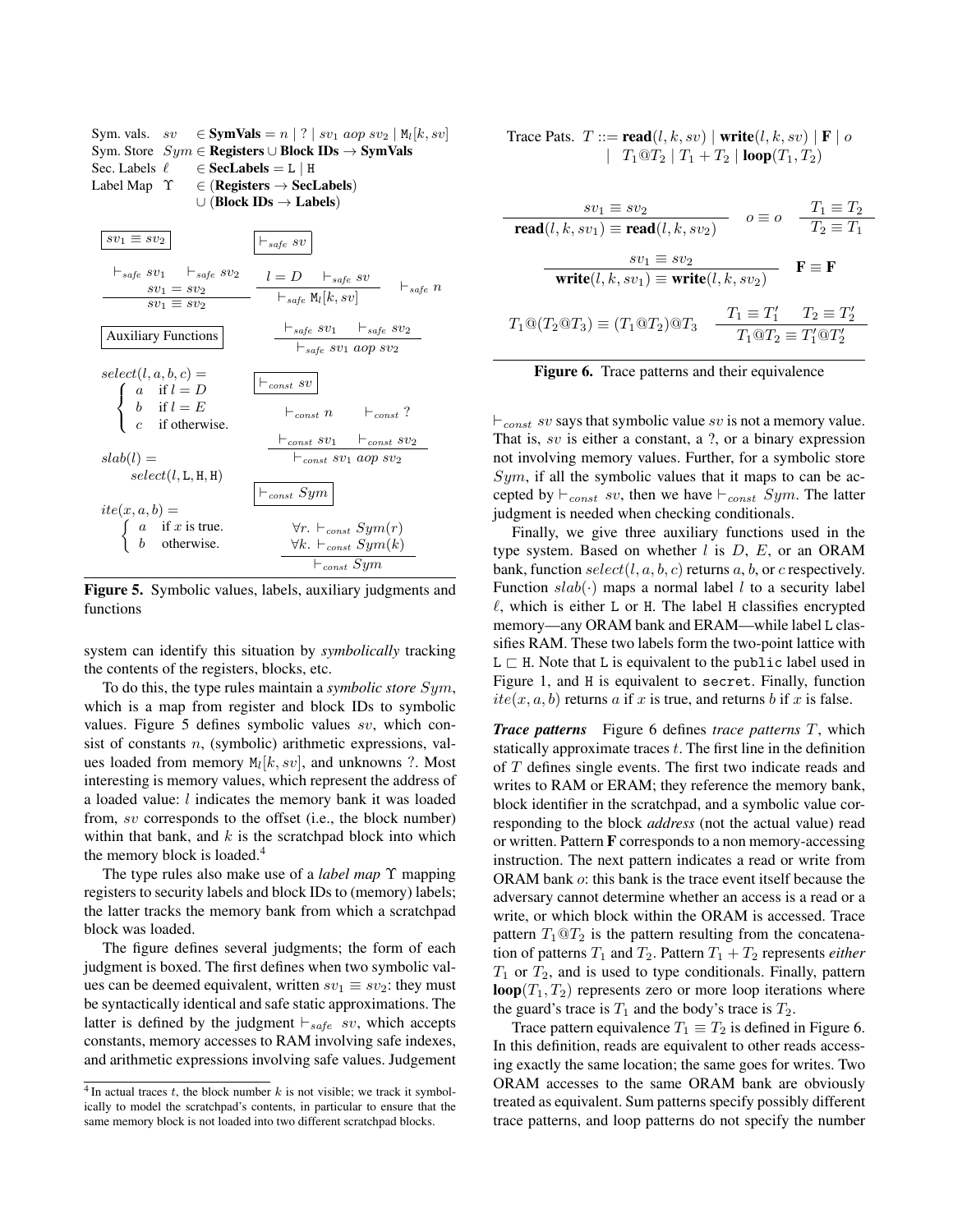of iterations; as such we cannot determine their equivalence statically. The concatenation operator @ is associative with respect to equivalence.

## 4.3 Type rules

Figure 7 defines the security type system for  $\mathcal{L}_T$ . The figure is divided into three parts.

*Instructions* Judgment  $\ell \vdash \iota : \langle \Upsilon, Sym \rangle \to \langle \Upsilon', Sym' \rangle; T$ is used to type instructions  $\iota$ . Here,  $\ell$  is the *security context*, used in the standard way to prevent implicit flows. The rules are *flow sensitive*: The judgement says that instruction  $\iota$  has a type  $\langle \Upsilon, Sym \rangle \rightarrow \langle \Upsilon', Sym' \rangle$ , and generates trace pattern T. Informally, we can say by executing  $\iota$ , a state corresponding to security type  $\langle \Upsilon, Sym \rangle$  will be changed to have type  $\langle \Upsilon', Sym' \rangle$ .

Rule T-LOAD types load instructions. The first premise ensures that the contents of register  $r$ , the indexing register, are not leaked by the operation. In particular, the loaded memory bank l must either be ORAM, or else the register  $r$  may only contain public data (from RAM). In the latter case, there is no issue with leaking  $r$ , and in the former case r will not be leaked indirectly by the address of the loaded memory since it is stored in ORAM. The final two premises determine the final trace pattern. When the memory bank  $l$  is  $D$  or  $E$ , then the trace pattern indicates a read event from the appropriate block and address. When reading from an ORAM bank the event is just that bank itself. The other premises in the rule update  $\Upsilon$  to map the loaded block k to the label of the memory bank, and update  $Sym$  to track the address of the block.

We defer discussion of rule T-STORE for the moment, and look at the next three rules, T-LOADW, T-STOREW, T-IDB, which are used to load and store values related blocks in the scratchpad. The first two rules resemble standard information flow rules. The second premise of T-LOADW is similar to the first premise of T-LOAD in preventing an indirect leak of index register  $r_2$ , which would occur if the label of  $r_2$  was H but the label of k was L. Likewise, the premise of T-STOREW prevents leaking the contents of  $r_1$  and  $r_2$  into the stored block, and also prevents an implicit flow from  $\ell$ (the security context). As such, these two rules ensure that a block  $k$  with label  $\ell$  never contains information from memory labeled  $\ell'$  such that  $\ell' \rightrightarrows \ell$ . The remaining premises of Rule T-LOADW flow-sensitively track the label and symbolic value of the loaded register. In particular, they set the label of  $r_1$  to be that of the block loaded, and the symbolic value of  $r_1$  to be the address of the loaded value in memory. T-STOREW changes neither  $\Upsilon$  nor  $Sym$ : even though the content of the scratchpad has changed, its memory label and its address in memory has not. Both rules emit trace pattern F as the operations are purely on-chip. We emit this event to account for the time taken to execute an instruction; assuming uniform times for instructions and memory accesses, MTO executions will also be free of timing channels.

Returning to rule T-STORE, we can see that the store takes place unconditionally—no constraints on the labels of the memory or block must be satisfied. This is because the other type rules ensure that all blocks  $k$  never contain information higher than their security label  $\ell$ , and thus the block can be written straight to memory having the same security label. That said, information could be leaked through the memory trace, so the emitted trace pattern will differ depending on the label of the block: If the label is  $D$  or  $E$  then the trace pattern will be a write event, and otherwise it will be the appropriate ORAM event. Leaks via the memory trace are then prevented by T-IF and T-LOOP, discussed shortly.

Rule T-IDB is similar to rule T-LOADW. For the third premise, if  $l$  is either  $D$  or  $E$ , the block  $k$  has a public address, and thus the value assigned to register  $r$  is public; otherwise, when  $l$  is an ORAM bank, the register  $r$  is secret.

Rule T-BOP types binary operations, updating the security label of the target register to be the join of labels of the source registers. Rule T-ASSIGN gives the target register label L as constants are not secret. Rules T-NOP is always safe and has no effect on the symbolic store or label environment. All of these operations occur on-chip, and so have pattern F. Finally, rule T-SEQ types instruction sequences by composing the symbolic maps, label environments, and traces in the obvious way.

*Branching* Rules T-IF and T-LOOP consider structured control flow. Rule T-IF deals with instruction sequences of the form of  $I = \iota_1; I_t; \iota_2; I_f$ , where  $\iota_1$  is a branching instruction deciding,  $\iota_2$  is a jump instruction jumping over the false branch, and  $I_t$  and  $I_f$  are the true and false branches respectively; the relative offsets  $n_1$  and  $n_2$  are based on the length of these code sequences. We require both branches to have the same type, i.e.  $\langle \Upsilon, Sym \rangle \to \langle \Upsilon', Sym' \rangle$ , as for the sequence *I* itself.

When the security context is high, i.e.  $\ell = H$ , or when the if-condition is private, i.e.  $\Upsilon(r_1) \sqcup \Upsilon(r_2) = H$ , then  $\ell'$  will be H and we impose three restrictions. First, both of the blocks  $I_t$  and  $I_f$  must have equivalent trace patterns. (The trace of the true branch is  $T_1@F$  where  $T_1$  covers  $I_t$  and F covers the jump instruction  $\iota_2$ .) Second, if the security context is public, i.e.  $\ell = L$ , then we restrict  $\vdash_{const}$  Sym to enforce  $Sym(r)$  does not map to memory values. The reason is that in a public context, two equivalent symbolic memory values may refer to two different concrete values, since the memory region  $D$  can be modified. Third, for any register  $r$ , its value after taking either branch must be the same, or the register r must have a high security label (i.e.  $\Upsilon'(r) = H$ ). So if  $\Upsilon'(r) = L$ , the type system enforces that its symbolic values on the two paths are equivalent, i.e.  $Sym'(r) \equiv Sym'(r)$ , which only requires  $\vdash_{\text{safe}} Sym'(r)$ .

The final premise for rule T-IF states that the sequence's trace pattern T is either  $\mathbf{F} \odot T_1 \odot \mathbf{F}$  when both branches' patterns must be equal, or else is an or-pattern involving the trace  $T_2$  from the else branch.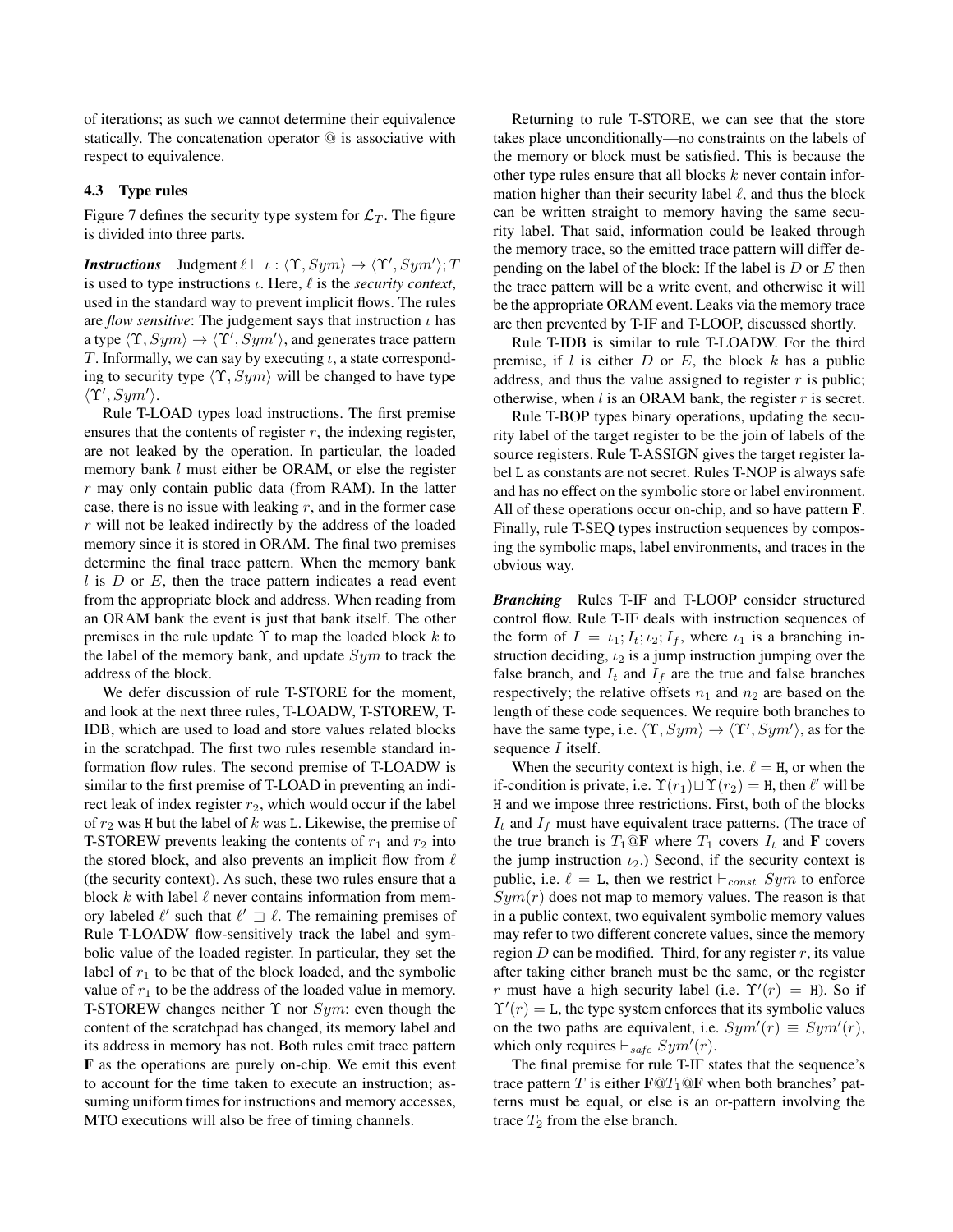## Instructions

| $l \notin$ ORAMbanks $\Rightarrow$ $\Upsilon(r) = L$<br>$\Upsilon' = \Upsilon[k \mapsto l]$ $Sym' = Sym[k \mapsto Sym(r)]$<br>$T_0 = \text{read}(l, k, Sym(r))$ $T = select(l, T_0, T_0, l)$<br>T-LOAD-<br>$l \vdash \mathbf{Idb} \; k \leftarrow l[r] : \langle \Upsilon, Sym \rangle \rightarrow \langle \Upsilon', Sym' \rangle; T$                         | $I=\iota_1$<br>$\iota_1 =$ |
|----------------------------------------------------------------------------------------------------------------------------------------------------------------------------------------------------------------------------------------------------------------------------------------------------------------------------------------------------------------|----------------------------|
| $Sym(k) = sv$ $\Upsilon(k) = l$<br>$T_0 = \text{write}(i, k, sv)$ $T = select(i, T_0, T_0, l)$<br>$\ell \vdash \textbf{stb } k : \langle \Upsilon, Sym \rangle \rightarrow \langle \Upsilon, Sym \rangle; T$<br>T-STORE-                                                                                                                                       | $\ell' = F$                |
| $l = \Upsilon(k)$ $\Upsilon(r_2) \sqsubseteq slab(l)$<br>$\Upsilon' = \Upsilon[r_1 \mapsto slab(l)]$ $sv = M_l[k, Sym(r_2)]$<br>$Sym' = Sym[r_1 \mapsto sv]$<br>$Sym' = Sym[r_1 \mapsto sv]$<br>$\ell \vdash \textbf{ldw } r_1 \leftarrow k[r_2] : \langle \Upsilon, Sym \rangle \rightarrow \langle \Upsilon', Sym' \rangle; \mathbf{F}$<br>T-LOADW-          | $T-IF-$                    |
| $\ell \sqcup \Upsilon(r_1) \sqcup \Upsilon(r_2) \sqsubseteq slab(\Upsilon(k))$<br>$\ell \vdash \mathbf{stw} \ r_1 \rightarrow k[r_2] : \langle \Upsilon, Sym \rangle \rightarrow \langle \Upsilon, Sym \rangle; \mathbf{F}$<br>T-STOREW-                                                                                                                       |                            |
| $\mathit{Sym}(k) = sv \qquad \quad \Upsilon(k) = l$<br>$\mathit{T-1D} \mathit{T} = \Upsilon[r \mapsto select(l, \mathtt{L}, \mathtt{L}, \mathtt{H})] \qquad \mathit{Sym}' = \mathit{Sym}[r \mapsto sv] \\ \ell \vdash r \leftarrow \mathit{idb} \ k : \langle \Upsilon, \mathit{Sym} \rangle \rightarrow \langle \Upsilon', \mathit{Sym}' \rangle; \mathbf{F}$ | T-LOOP-                    |
| $\label{eq:2} \begin{array}{ll} \ell' = \Upsilon(r_2) \sqcup \Upsilon(r_3) & \Upsilon' = \Upsilon[r_1 \mapsto \ell'] \\ sv = Sym(r_2) \; aop \; Sym(r_3) & Sym' = Sym[r_1 \mapsto sv] \\ \ell \vdash r_1 \leftarrow r_2 \; aop \; r_3 : \langle \Upsilon, Sym \rangle \rightarrow \langle \Upsilon', Sym' \rangle; \mathbf{F} \end{array}$<br>$T-BOP-$         | T-SUB                      |
| T-ASSIGN $\frac{\Upsilon' = \Upsilon[r \mapsto \mathbf{L}]}{\ell \vdash r \leftarrow n : \langle \Upsilon, Sym \rangle \rightarrow \langle \Upsilon', Sym' \rangle; \mathbf{F}}$                                                                                                                                                                               |                            |
| T-NOP $\ell \vdash \textbf{nop}: \langle \Upsilon, Sym \rangle \rightarrow \langle \Upsilon, Sym \rangle; \mathbf{F}$                                                                                                                                                                                                                                          |                            |
| $\ell \vdash I : \langle \Upsilon, Sym \rangle \rightarrow \langle \Upsilon', Sym' \rangle; T_1$<br>$\frac{\ell \vdash \iota : \langle \Upsilon', Sym' \rangle \rightarrow \langle \Upsilon'', Sym'' \rangle; T_2}{\ell \vdash I; \iota : \langle \Upsilon, Sym \rangle \rightarrow \langle \Upsilon'', Sym'' \rangle; T_1 @ T_2}$<br>$T-SEQ -$                | $S-SYM-$                   |

$$
I = \iota_1; I_t; \iota_2; I_f |I_t| = n_1 - 2 |I_f| + 1 = n_2
$$
\n
$$
\iota_1 = \mathbf{br} \ r_1 \ rop_2 r_2 \hookrightarrow n_1 \qquad \iota_2 = \mathbf{jmp} \ n_2
$$
\n
$$
\ell' = \ell \sqcup \Upsilon(r_1) \sqcup \Upsilon(r_2)
$$
\n
$$
\ell' \vdash I_t : \langle \Upsilon, Sym \rangle \rightarrow \langle \Upsilon', Sym' \rangle; T_1
$$
\n
$$
\ell' \vdash I_f : \langle \Upsilon, Sym \rangle \rightarrow \langle \Upsilon', Sym' \rangle; T_2
$$
\n
$$
\ell' = \mathbf{H} \Rightarrow \begin{cases} T_1 \oplus \mathbf{F} = T_2 \land \\ \ell = \mathbf{L} \Rightarrow \vdash_{const} Sym \land \\ \forall r. \Upsilon'(r) = \mathbf{L} \Rightarrow \vdash_{safe} Sym'(r) \\ \forall r. \Upsilon'(r) = \mathbf{L} \Rightarrow \vdash_{safe} Sym'(r) \end{cases}
$$
\n
$$
\mathbf{T} \cdot \mathbf{IF} \qquad \mathbf{I} = \mathbf{ite}(\ell' = \mathbf{H}, \mathbf{F} \mathbf{Q} T_1 \mathbf{Q} \mathbf{F}, \mathbf{F} \mathbf{Q}((T_1 \mathbf{Q} \mathbf{F}) + T_2))
$$
\n
$$
\mathbf{T} \cdot \mathbf{IF} \qquad \mathbf{I} = I_c; \iota_1; I_b; \iota_2
$$
\n
$$
|I_b| = n_1 - 2 \qquad |I_c| + n_1 = 1 - n_2
$$
\n
$$
\iota_1 = \mathbf{br} \ r_1 \ rop_2 \hookrightarrow n_1 \ r_2 = \mathbf{jmp} \ n_2
$$
\n
$$
\iota_1 = \mathbf{br} \ r_1 \ rop_1 \gamma \circ \mathbf{r} \quad \mathbf{a} \ r_2 = \mathbf{jmp} \ n_2
$$
\n
$$
\mathbf{r} \cdot \mathbf{L} \cdot \mathbf{Q} \cdot \mathbf{C} \quad \mathbf{A} \cdot \mathbf{S} \cdot \mathbf{gm} \quad \mathbf{A} \cdot \mathbf{S} \cdot \mathbf{B} \quad \mathbf{A} \cdot \mathbf{
$$

Branching

Figure 7. Security Type System for  $\mathcal{L}_T$ 

Rule T-LOOP imposes structural requirements on I similar to T-IF. The premise  $\ell \sqcup \Upsilon(r_1) \sqcup \Upsilon(r_2) \sqsubseteq L$  implies two restrictions. On the one hand,  $\ell \sqsubseteq L$ , prevents any loop from appearing in a secret if-statement, because otherwise the number of loop iterations may leak information about which branch is taken. On the other hand,  $\Upsilon(r_1) \sqcup \Upsilon(r_2) \sqsubset L$ implies that the loop condition must be public, or otherwise, similarly, the number of iterations would leak secret information about  $r_1$  and/or  $r_2$ .

*Subtyping* Finally, rule T-SUB supports subtyping on the symbolic store and the label map. For the first, a symbolic store  $Sym$  can approximated by a store  $Sym'$  that either agrees on the symbolic values mapped to be  $Sym$  or maps them to ?. For the second, a register's security label can be approximated by one higher in the lattice; block labels may not change. Subtyping is important for typing join points after branches or loops. For example, if a conditional assigned a register  $r$  the value 1 in the true branch but assigned  $r$  to

2 in the false branch, we would use subtyping to map  $r$  to ? to ensure that the symbolic store at the end of both branches agrees, as required by T-IF.

#### 4.4 Security theorem

All well-typed programs are memory-trace oblivious:

THEOREM 1. *Given I*,  $\Upsilon$ *, and Sym, if there exists some*  $\Upsilon'$ *,*  $Sym'$  and  $T$  such that  $L \vdash I : \langle \Upsilon, Sym \rangle \rightarrow \langle \Upsilon', Sym' \rangle; T$ , *where*  $\forall r. Sym(r) = ?$  *and*  $\Upsilon(r) = L$  *and*  $\forall k. Sym(k) = ?$ *and*  $\Upsilon(k) = D$  *then program I is memory-trace oblivious.* 

The proof can be found in our technical report [32].

## 5. Compilation

We have developed a compiler from an imperative, C-like source language, which we call  $\mathcal{L}_S$ , to  $\mathcal{L}_T$ . Our compiler is implemented in about 7600 lines of Java, with roughly 400 LoC dedicated to the parser, 700 LoC to the type checker, 3500 LoC to the compiler/optimizer, 950 LoC to the code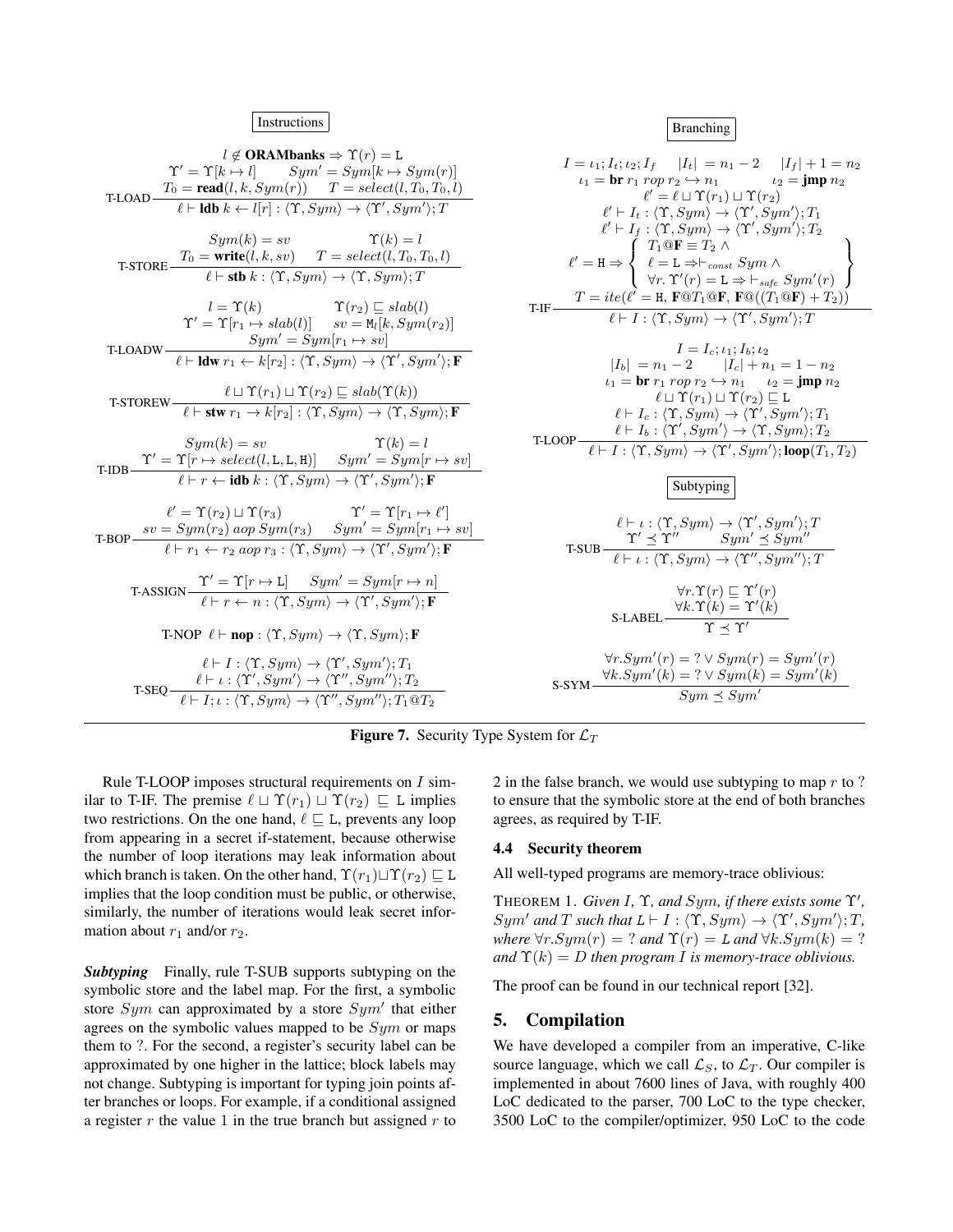generator, and the remainder to utility functions. This section informally describes our compilation approach.

## 5.1 Source Language

*Syntax* An  $\mathcal{L}_S$  program is a collection of (possibly mutually recursive) functions and a collection of (possibly mutually recursive) type definitions. A type definition is simply a mapping of a type name to a type where types are either natural numbers, arrays, or pointers to records (i.e., C-style structs). Each type is annotated with a security label which is either secret or public indicating whether the data should be visible/inferrable by the adversary or not.

A function consists of a sequence of statements s which are either no-ops, variable assignments, array assignments, conditionals, while loops, or returns. As usual, conditional branches and loop bodies may consist of one or more statements. Expressions e appearing in statements (e.g., in assignments) consist of variables x, arithmetic ops  $e_1$  aop  $e_2$ , array reads  $e[e]$ , and numeric constants n. Variables may hold any data other than functions (i.e., there are no function pointers). Guards in conditionals and while loops consist of predicates involving relational operators.

**Typing**  $\mathcal{L}_S$  programs are type checked before they are compiled. We do this using an information flow-style type system (cf. the survey of Sabelfeld and Myers [43]). As is standard, the type system prevents explicit flows and implicit flows. In particular, it disallows assignments like  $p =$ s where p is a public variable and s is a secret variable, and disallows conditionals like if  $(s == 0)$  then  $p = 0$ else  $p = 1$ , which leaks information about s since after the conditional the adversary knows  $p = 0$  implies  $s = 1$ 0. It also disallows array writes like  $p[s] = 5$  since the adversary can learn the value of s by seeing which element of the public array has changed. Note that accessing s[p] is safe because, despite knowing the index, an adversary cannot learn the value being accessed.

To prevent the length of a memory trace from revealing information, we require that loop guard expressions only involve public values (which is a standard restriction [43]). One can work around this problem by "padding out" loop iterations, e.g., by converting a loop like while (slen > 0)  $\{ \text{sarr}[\text{slen--}]+\text{; } \}$  to be plen = N; while (plen > 0)  $\{$  if (plen <= slen) sarr[--plen]++;  $\}$  where N is a large, fixed constant. For similar reasons we also require that whether a function is called or returned from, and which function it is, may not depend on secret information (e.g., the call or return may not occur in a conditional whose guard involves secret information).

*Compilation overview* After source-language type checking, compilation proceeds in four stages—memory layout, translation, padding, and register allocation—after which the result is type checked using the  $\mathcal{L}_T$  type system, to confirm that it is memory-trace oblivious.<sup>5</sup>

### 5.2 Memory bank allocation

The first stage of compilation allocates global variables to memory banks. Public variables are always stored in RAM, while secret variables will be allocated either to ERAM or ORAM. Two blocks in the scratchpad are reserved for secret and public variables, respectively, that will fit entirely within the block; these are essentially those that contain numbers, (pointers to) records, and small arrays. Such variables will be loaded into the scratchpad at the start of executing a program, and written back to memory at the end. The remaining scratchpad blocks are used for handling (large) arrays; the compiler will always use the same block for the same array. Public arrays are allocated in RAM, and secret arrays always indexed by public values are allocated in ERAM, and ORAM otherwise. The compiler initially assigns a distinct logical ORAM bank for each secret array, and allocates logical banks up to the hardware limit.

#### 5.3 Basic compilation

The next stage is basic compilation (translation). Expressions are compiled by loading relevant variables/data into registers, performing the computation, and then storing back the result. Statements are compiled idiomatically to match the structure expected by the type rules in Figure 7 (with some work deferred to the padding stage).

Perhaps the most interesting part is handling variable accesses. Variables permanently resident in the scratchpad are loaded at the start of the program, and stored back at the end. Each read/write results in a ldw, to load a variable into a temporary register, and a stw to store back the result. Accesses to data (i.e., arrays) not permanently stored in the scratchpad will also require a ldb to load the relevant block into the scratchpad first and likewise a stb to store it back. A standard software cache, rather than a scratchpad, could eliminate repeated loads and stores of blocks from memory but could violate MTO. This is because a nonpresent block will induce memory traffic while a present block will not, and the presence/absence of traffic could be correlated with secret information. To avoid this, we have the compiler emit instructions that perform caching explicitly, using the scratchpad, with caching only enabled when in a public context, i.e., in a portion of code whose control flow does not depend on secret data. To support software-based caching, the compiler statically maps memory-resident data to particular scratchpad blocks, always loading the same data to the same block. Prior to doing so, and when safe, the compiler uses the idb instruction to check whether the relevant scratchpad block contains the memory block we want and loads directly from it, if so.

<sup>5</sup> This is essentially a kind of *translation validation* [38], which removes the compiler from the trusted computing base. We believe that well typed  $\mathcal{L}_S$ programs yield well typed  $\mathcal{L}_T$  programs, but leave a proof as future work.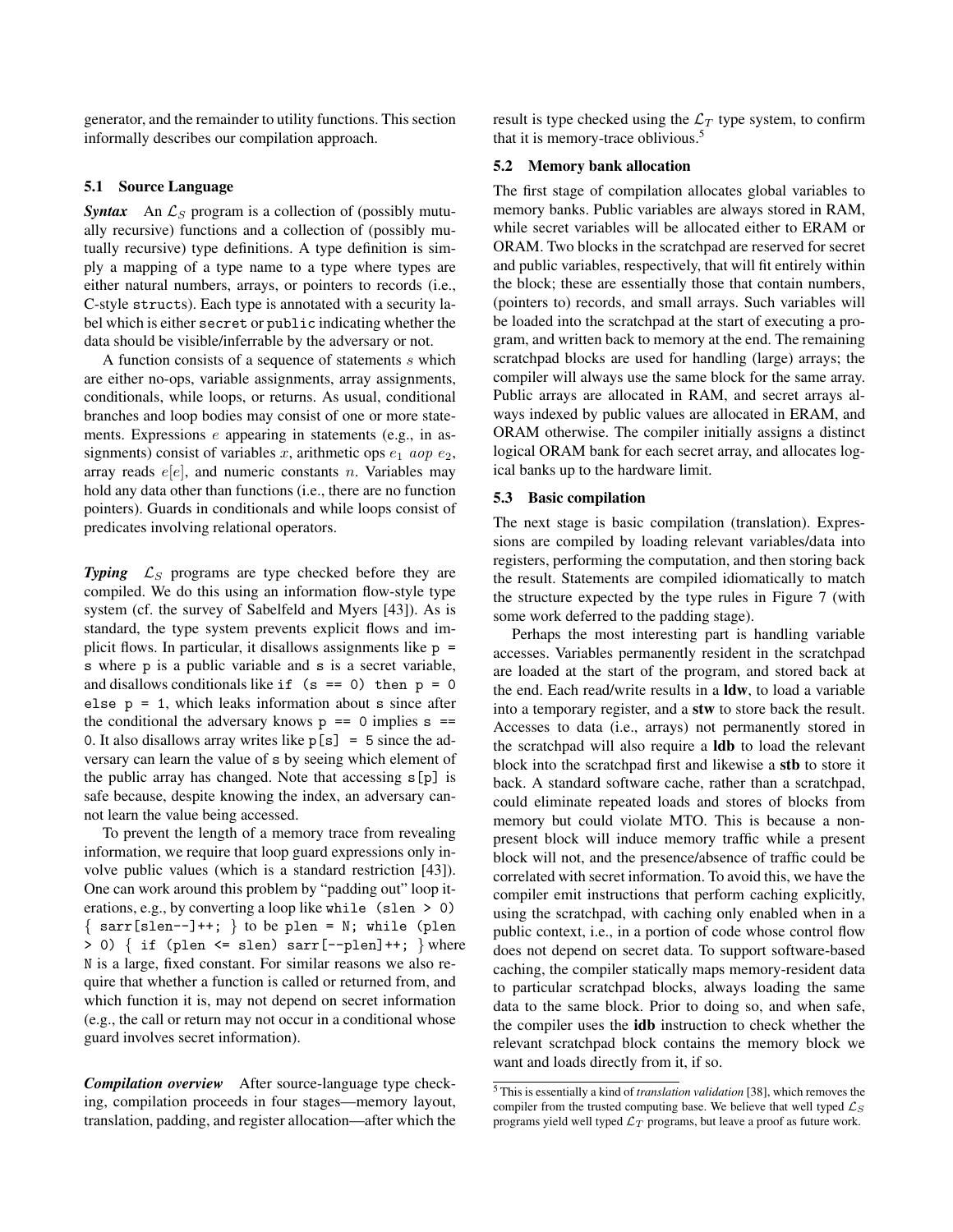Supporting functions requires handling calling contexts and local variables. We do this with two stacks, one in RAM and one in ERAM. Function calls are only permitted in a public context, which means that normal stack allocation and deallocation reveal no information, so no ORAM stack is needed. When a function is called, the current scratchpad variable blocks are pushed on the relevant stacks. At the start of a function, we load the blocks that hold the local variables. Local variables implementing ORAM arrays are stored by reference, with the variable pointing to the actual array stored in ORAM. This array is deallocated when its variable is popped from the stack, when the function returns (which like calls are allowed only in a public context).

The compiler is also responsible for emitting instructions that load code into the instruction scratchpad, as implicit instruction fetches could reveal information [33]. (To bootstrap, the first code block is loaded automatically.) At the moment, our compiler emits code that loads the entire program into the scratchpad at the start; we leave to future work support for on-the-fly instruction scratchpad use.

#### 5.4 Padding and register allocation

Both branches of a secret conditional must produce the same trace. We ensure they do so by inserting extra instructions in one or both branches according to the solution to the *shortest common supersequence* problem [18]. When matching the two branches, we must account for the memory trace and instruction execution times. Only ldb and stb emit memory events; we discuss these shortly. While our formalism assumes each instruction takes unit time, the reality is different (cf. Table 2): times are deterministic, but non-uniform. For single-cycle operations (e.g., 64b ALU ops), we pad with nops. For two-cycle ldw and stw instructions, we pad with two nops. For multiply and divide instructions, which take 70 cycles each, we could pad with 70 nops but this results in a large space overhead. As such, we pad both with the instruction  $r0 \leftarrow r0 * r0$ , where r0 is always 0. For conditionals, we pad the not-taken branch with two nops, to account for the hardware-induced delay on the taken branch.

Padding for stb and ldb requires instructions that generate matching trace events. An access to ORAM is the simplest to pad, since the adversary cannot distinguish a read from a write. We can load any block (e.g., the first block of the ORAM) into a dedicated "dummy" scratchpad block, i.e. this block is used for loading and saving dummy memory blocks only.

For RAM and ERAM, the address being accessed is visible, so we need to make sure that the equivalent padding accesses the same address. To do this, the compiler should insert further instructions to compute the address. These instructions can be computed using the symbolic value: (1) if the symbolic value is a constant, then insert an assign instruction; (2) if the symbolic value is a binary operation of two symbolic values, then insert instructions to compute the two symbolic values respectively, and then another instruction to compute the binary operation; and (3) if the symbolic value is a memory value, then insert instructions to compute the offset first, and then insert a ldw instruction.

With instructions inserted to compute the address, we must emit either a load or a store depending on the instruction we are trying to match. For RAM, this instruction will always be a load because we perform padding in the H context, and the type system prevents writing to RAM. To mimic the **read**(*l*, *k*, *sv*) trace pattern, we first compute sv and then insert a **ldb**  $k \leftarrow l[r]$  instruction where r stores the value for sv. To handle ERAM writes is challenging because we want the write to be a no-op but not appear to be so. To do this, we require the compiler to *always* follow an ERAM ldb with a stb back to the same address. In doing so, the compiler also prevents the padded instruction from overwriting a dirty scratchpad block.

At the conclusion of the padding stage we perform standard register allocation to fill in actual registers for the temporaries we have used to this point.

## 6. Hardware Implementation

We implement our deterministic processor by modifying Rocket, a single-issue, in-order, 6-stage pipelined CPU developed at UC Berkeley [41]. Rocket implements the RISC-V instruction set [51] and is comparable to an ARM Cortex A5 CPU. We modified the baseline processor to remove branch prediction logic (so that conditional branches are always not-taken) and to make each instruction execute in a fixed number of cycles. We describe the remaining changes below.

*Instruction-set Extension* We customize RISC-V to add a single data transfer instruction that implements ldb and stb from the formalism. We do this using a Data Transfer accelerator (Figure 2) that attaches to the processor's accelerator interface [50]. We also interface the Data Transfer accelerator with the x86-Linux host through Rocket's control register file so that it can load an elf-formatted binary into GhostRider's memory and reset its processor. Once this is done, the host performs processor control register writes to initiate transfers from the co-processor memory to the code ORAM for the code and data sections of the binary. The first code block of a program is loaded into the instruction scratchpad to begin execution; if subsequent instruction blocks are needed they must be loaded explicitly.

*Scratchpads* GhostRider has two scratchpads, one for code and one for data, each of which can hold eight 4KB blocks. The instruction scratchpad is implemented similar to an 8-way set-associative cache, where each way contains one block. The accelerator transfers one block at a time to a specified way in the instruction scratchpad. Once a block has been written, the valid and tag bits for that block are updated. The architecture does not implement the idb instruction from the formalism; instead, the compiler uses the first 8 bytes of every block to remember its address.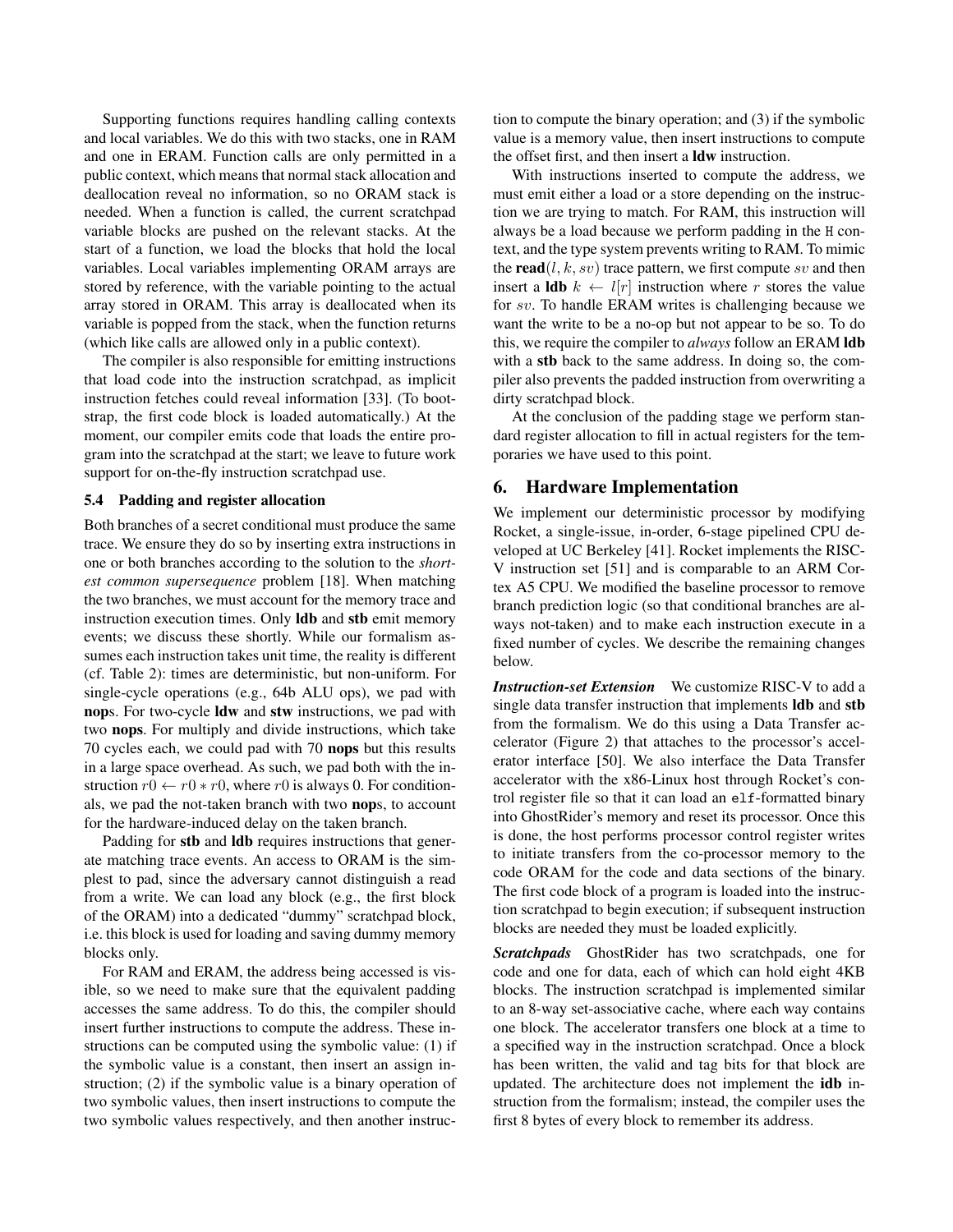*ORAM controller* We implement ORAM by building on the Phantom ORAM controller [35] and implement an ORAM tree 13 levels deep (i.e.,  $2^{12}$  leaf buckets), with 4 blocks per bucket and an effective capacity of 64MB. ORAM controllers include an on-chip *stash* to temporarily buffer ORAM blocks before they are written out to memory. We set this stash to be 128 blocks. The Phantom design (and likewise, Ascend's [15–17]) treats the stash as a cache for ORAM lookups, which is safe when handling timing channels by controlling the memory access rate. GhostRider mitigates timing channels by having the compiler enforce MTO while assuming that events take the same time. As such, we modify Phantom's design to generate an access to a random leaf in case the requested block is found in the stash, to ensure uniform access times.

*FPGA Implementation* GhostRider is implemented on one of Convey HC-2ex's [10] four Xilinx Virtex-6 LX760 FPGAs. We measure hardware design size in terms of FPGA *slices* for logic and *Block RAMs* for on-chip memory. A slice comprises four 6-input, 2-output lookup tables (implementing configurable logic) and eight flip-flops (as storage elements) in addition to multiplexers, while each BRAM on Virtex-6 is either an 18Kb or 36Kb SRAM with up to two configurable read-write ports. The GhostRider prototype uses 47,357 such slices (39% of total) to implement both the CPU and the ORAM controller, and requires 685 of 1440 18Kb BRAMs (47.5%). Table 1 shows how these resources are broken up between the Rocket CPU and the ORAM controller, with the remaining resources being used by Convey HC-2ex's boilerplate logic to interface with the x86 core and DRAM. Note that this breakdown is a synthesis estimate before place and route.

Our prototype currently supports one data ORAM bank, one code ORAM bank, and one ERAM bank. We do not implement encryption (it is a small, fixed cost and uninteresting in terms of performance trends), and do not have separate DRAM; all public data is stored in ERAM when running on the hardware.

The Convey machine requires the hardware design to be run at 150 MHz while our ORAM controller prototype currently synthesizes to a maximum operating frequecy of 140MHz. Pending further optimization to meet 150 MHz timing, we run *both* the CPU and the ORAM controller in a 75 MHz clock domain, and use asynchronous FIFOs to connect the ORAM controller to the DDR DRAM controllers.

*GhostRider simulator timing model* In addition to demonstrating feasibility with our hardware prototype, we study the effect of GhostRider's compiler on alternate, more efficient ORAM configurations, e.g., Phantom at 150MHz [35] with two ORAM banks and a distinct (non-encrypting) DRAM bank. Hence we generate a timing model for both the modified processor and ORAM banks based on Phantom's hardware implementation [35], and incorporate the timing model

|               | <b>Slices</b> | <b>BRAMs</b>  |
|---------------|---------------|---------------|
| <b>Rocket</b> | 9287 (8.8%)   | $36(10.5\%)$  |
| <b>ORAM</b>   | 12845 (12.2%) | $211(61.5\%)$ |

Table 1. FPGA synthesis results on Convey HC-2ex.

| Feature                    | <b>Latency</b> (# cycles) |
|----------------------------|---------------------------|
| 64b ALU                    |                           |
| Jump taken/not taken       | 3/1                       |
| 64b Multiply/Divide        | 70/70                     |
| Load/Store from Scratchpad |                           |
| DRAM (4kB access)          | 634                       |
| Encrypted RAM (4kB access) | 662                       |
| ORAM 13 levels (4kB block) | 4262                      |

Table 2. Timing model for GhostRider simulator.

| Name      | <b>Brief Description</b>          | Input Size (KB)     |  |
|-----------|-----------------------------------|---------------------|--|
| sum       | Summing up all positive           | $10^3$              |  |
|           | elements in an array              |                     |  |
| findmax   | Find the max element              | $10^3$              |  |
|           | in an array                       |                     |  |
| heappush  | insert an element into            | $10^3$              |  |
|           | a min-heap                        |                     |  |
| perm      | computing a permutation           | $10^{3}$            |  |
|           | executing $a[b[i]] = i$ for all i |                     |  |
| histogram | compute the number of             | $10^3$              |  |
|           | occurances of each last digit     |                     |  |
| dijkstra  | Single-source shortest            | $10^3$              |  |
|           | path                              |                     |  |
| search    | binary search algorithm           | $1.7 \times 10^{4}$ |  |
| heappop   | pop the minimal element           | $1.7 \times 10^{4}$ |  |
|           | from a min-heap                   |                     |  |

Table 3. Evaluated programs organized into programs with predictable, partially predictable, and data dependent memory access patterns (in order from top).

into an ISA-level emulator for the RISC-V architecture; the model is shown in Table 2.

# 7. Empirical Evaluation

*Programs* Table 3 lists all the programs we use in our evaluation. These programs range from standard algorithms to data structures and include predictable, partially predictable, and predominantly irregular (data-driven) memory access patterns.

*Execution time results* We present measurements both for the simulator and for the actual FPGA hardware, starting with the former because the simulator allows us to evaluate the benefits from splitting memory into ERAM and ORAM banks v. additionally using a scratchpad. We also discuss the execution time results by categorizing them based on the regularity in the programs' access patterns.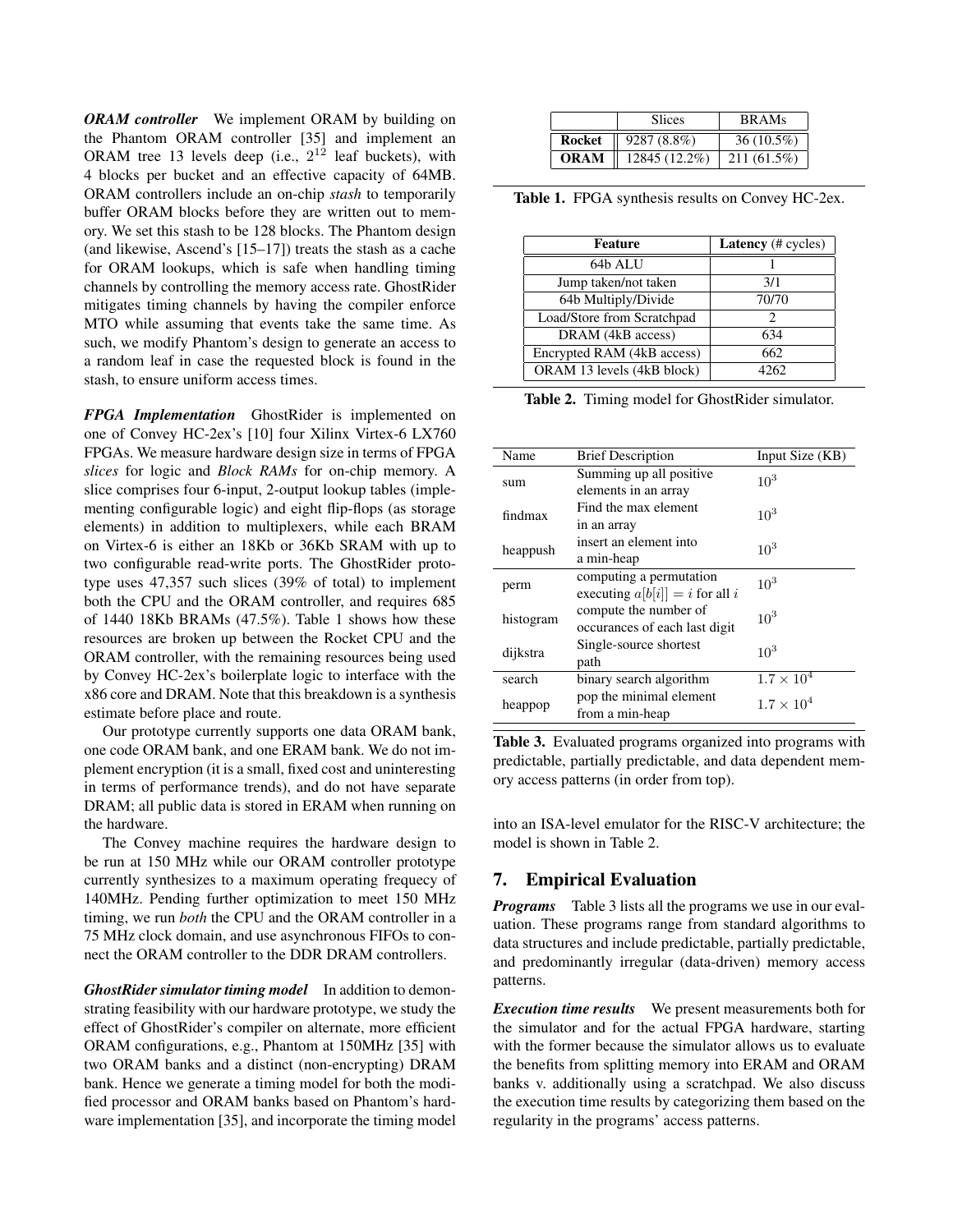



Figure 8. Simulator-based execution time results.

*Simulator-based results* Figure 8 depicts the slowdown of various configurations relative to a non-secure configuration that simply stores data in ERAM and employs the scratchpad. Our non-secure baseline uses a scratchpad instead of a hardware cache in order to isolate the cost of MTO/ORAM. The secure Baseline configuration places all secret variables in a single ORAM, while Split ORAM employs the GhostRider optimization of using ERAM and multiple ORAM banks, and Final further adds the (secure) use of a scratchpad.

Three out of eight programs—sum, findmax, and heappush—have a predictable access pattern and the secure program generated by GhostRider relies mainly on ERAM. Hence, each MTO program (Final) has almost no slowdown to  $3.08 \times$  slowdown in comparison its non-secure counterpart (Non-secure), and correspondingly faster than Baseline by  $5.85\times$  to  $9.03\times$ .

For perm, histogram, and dijkstra, which have partially predictable and partially sensitive memory access patterns, our compiler attempts to place sensitive arrays inside both ERAM and ORAM and also favors splitting into several smaller ORAM banks without breaking MTO. As shown in Figure 8, for such programs, Final can achieve a  $1.30\times$  to  $1.85\times$  speedup over Baseline (with  $7.56\times$  to  $10.68\times$  slowdown compared to Non-secure, respectively).

For search and heappop, which have predominantly sensitive memory access patterns, the speedup of Final



Figure 9. FPGA based execution time results: Slowdown of Baseline and Final versions compared to non-secure version of the program. Note that unlike Figure 8, Final uses only a single ORAM bank and conflates ERAM and DRAM (cf. Section 6).

over Baseline is not as significant, i.e.  $1.07\times$  and  $1.12\times$ respectively, and is due mostly to the usage of two ORAMs to store arrays instead of a single ORAM.

Examining the impact of the use of the scratchpad in the results, we can see that for the first six programs, Final reduces execution time compared to Split ORAM by a factor from  $1.05\times$  up to  $2.23\times$ . For search and heappop, the scratchpad provides no benefit because for these programs all data is allocated in ORAM, as array indices are secret (so the access pattern is sensitive), and our type system disallows caching of ORAM blocks. The reason is that the presence of the data in the cache could reveal something about the secret indices. A more sophisticated type system, or a relaxation of MTO, could do better; we plan to explore such improvements in future work.

*FPGA-based results* For the FPGA we run the same set of programs as in Table 3, but restrict the input size to be around 100 KB, due to limitations of our prototype. Speedups of Final over the secure Baseline follow a trend similar to the simulator, as shown in Figure 9. Regular programs have speedups in the range of  $4.33\times$  (for heappush) to  $8.94\times$ (for findmax). Partially regular programs like perm and histogram get a speedup of  $1.46\times$  and  $1.3\times$  respectively. Finally, irregular programs such as search and heappop see very little improvements  $(1.08 \times \text{ and } 1.02 \times \text{ respectively}).$ 

Differences between the simulator and hardware numbers can be attributed to mulitple factors. First, the simulator imperfectly models the Convey memory system's latency, always assuming the worst case, and thus slowdowns compared to the non-secure baseline are often worse on the simulator (cf. heappop and heappush).

Second, the timing of certain hardware operations is different on the prototype and the simulator (where we consider the latter to be aspirational, per the end of Section 6). In particular, per Table 2, the simulator models access latency for ORAM as 4262 cycles and ERAM as 662 cycles, account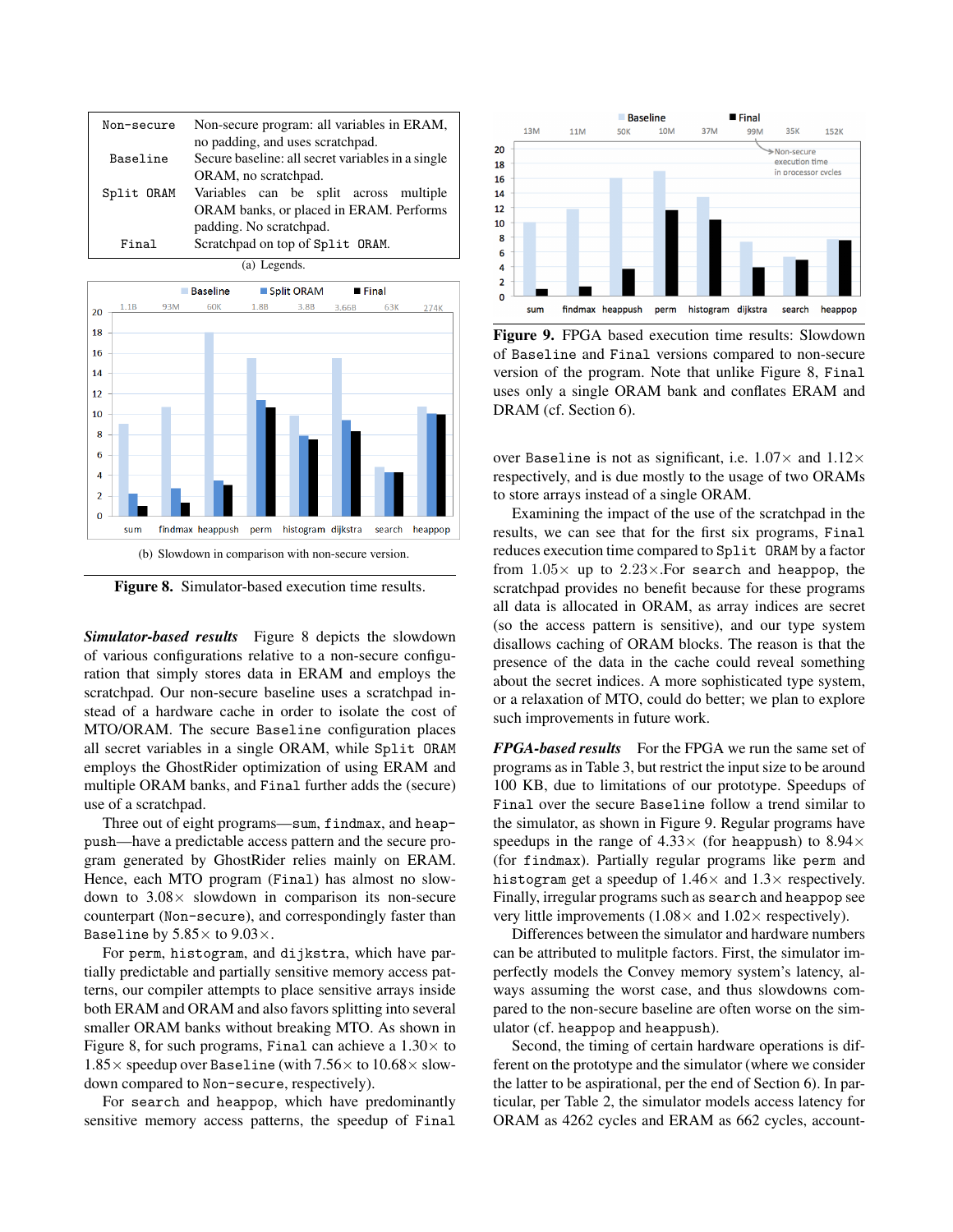ing for both reading data blocks from DRAM and moving the chosen 4KB block into the scratchpad BRAMs on the FPGA. On the hardware, ORAM and ERAM latencies are 5991 and 1312 cycles, respectively, measured using performance counters in the hardware design. The higher ERAM and ORAM access times reduce the slowdown on the simulator by amplifying the benefit of the scratchpad, which is used by the non-secure baseline, but not by the secure baseline (cf. findmax and sum).

Third, the benefit of using the scratchpad can differ depending on the input size. This effect is particularly pronounced for Dijkstra, where the ratio of secure to non-secure baseline execution is smaller for the hardware than for the simulator. The reason is that the hardware experiment uses a smaller input that fills only about  $1/5$  of a scratchpad block. Hence, in the non-secure baseline, the block is reloaded after relatively fewer accesses, resulting in a relatively greater number of block loads and thus bringing the performance of the non-secure program closer to that of the secure baseline.

Finally, note that the simulator's use of multiple ORAM banks, and DRAM with different timings, is a source of differences, but this effect is dwarfed by the other effects.

# 8. Related Work

Oblivious RAM was first proposed by Goldreich and Ostrovsky [21]. Since then, the community has made significant advances [20, 22, 23, 30, 53, 54] such that it evolved from a theoretical concept to real-life hardware prototypes [35, 40].

As an alternative to ORAM, *active RAM* capable of handling programmable logic may also be employed, such that memory addresses must be encrypted when transmitted over the memory bus. One candidate technology is the Hybrid Memory Cube [11]. Our compiler techniques are readily applicable to active RAM as well.

One line of past research has focused on designing customized data oblivious algorithms [7, 14, 24] such that they outperform generic ORAM simulation (i.e., placing all data in a single ORAM). This approach, however, provides point solutions to point problems, whereas our approach is general purpose and requires less human effort.

*Secure type systems* We build on ideas we previously proposed [33] for type-based enforcement of memory trace obliviousness. Our prior approach worked for a C-like language with only ORAM and RAM, whereas we consider a lower-level assembly language that additionally supports a scratchpad and ERAM; both extensions required nontrivial changes. Our full type system (see the full version [32]) also supports function calls and data structures. We also built a more full-featured compiler targeting a real architecture, rather than evaluating using a simpler simulation.

More generally, our work is the area of work on typebased enforcement of information-flow security [43], a topic sometimes applied to low level languages [3, 4, 6, 8, 28, 36, 39, 55]. Compared to these, our  $\mathcal{L}_T$  type system is distinguished by its handling of a novel memory hierarchy. Our type system is essentially a kind of typed assembly language [37], but aims for information flow security rather than memory safety (and related properties). Finally, our compiler and type system are reminiscent of work that transforms programs to eliminate timing channels [2, 5, 12, 27] where inserted padding aims to equalize execution times. Ultimately, however, a program that is without timing leaks may still leak information via the memory trace.

*Secure architectures* HIDE [56] involves a compilerassisted technique to obfuscate a processor's memory accesses but stops short of implementing provably secure oblivious RAMs. Shroud [34] is a storage system implementing ORAM using trusted co-processors (TPMs [1]) in datacenters; it uses complementary techniques to exploit parallelism in ORAM algorithms. Ascend [15–17] and Phantom [35] are two recent projects that have introduced adding oblivious computation to processors secure in the XOM model [42, 47, 48]—ORAM controllers presented in these works can be re-used in GhostRider. The key conceptual difference is that our MTO system uses the program's logic to optimize ORAM usage, and to account for the *length* of the memory trace, while Ascend and Phantom address timing and termination channels independent of the program's logic and ignore the length of the trace (hence may not terminate without leaking information).

# 9. Conclusion

We have presented the first complete memory trace oblivious system—GhostRider—comprising of a novel compiler, type system, and hardware architecture. The compiled programs not only provably satisfy memory trace obliviousness, but also exhibit up to nearly order-of-magnitude performance gains in comparison with placing all variables in a single ORAM bank. By enabling compiler analyses to target a joint ERAM-ORAM memory system, and by employing a compiler-controlled scratchpad, this work opens up several performance optimization opportunities in tuning bank configurations (size and access granularity) and, on a broader level, into co-designing data structures and algorithms for a heterogeneous yet oblivious memory hierarchy.

*Acknowledgements* We thank the anonymous reviewers, and our shepherd John Criswell, for their helpful feedback. This research was sponsored by NSF grants CNS-1111599 and CNS-1314857, the AFOSR under MURI award FA9550-09-1-0539, and the US Army Research laboratory and the UK Ministry of Defence under Agreement Number W911NF-06-3-0001. The views and conclusions contained in this document are those of the authors and should not be interpreted as representing the official policies, either expressed or implied, of the US Army Research Laboratory, the U.S. Government, the UK Ministry of Defense, or the UK Government. The US and UK Governments are authorized to reproduce and distribute reprints for Government purposes notwithstanding any copyright notation hereon.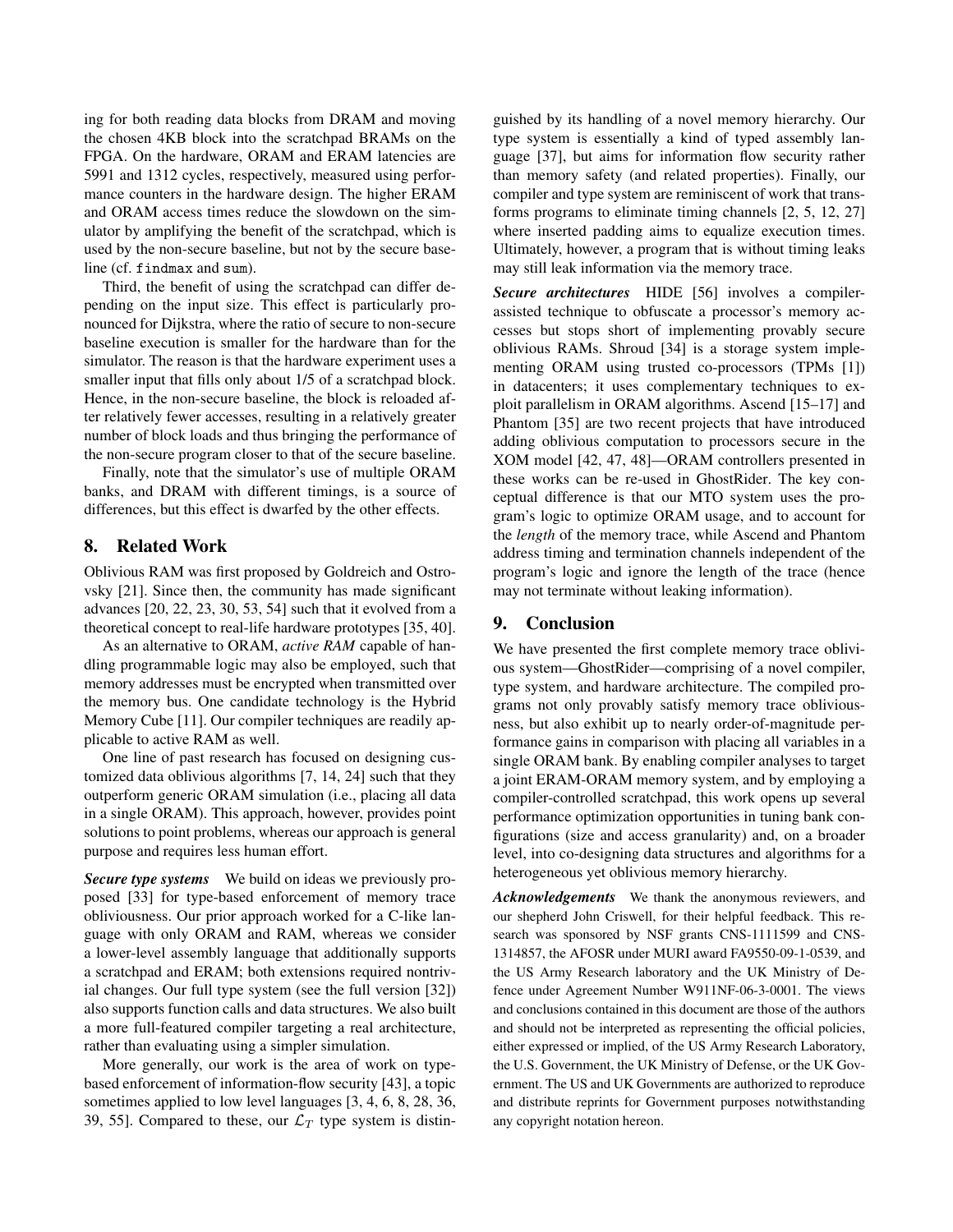# References

- [1] Trusted Platform Module (TPM) Summary. http: //www.trustedcomputinggroup.org/resources/ trusted\_platform\_module\_tpm\_summary.
- [2] J. Agat. Transforming out Timing Leaks. In *POPL*, pages 40–53, 2000.
- [3] G. Barthe and T. Rezk. Non-interference for a JVM-like language. In *TLDI '05*, pages 103–112, 2005.
- [4] G. Barthe, T. Rezk, A. Russo, and A. Sabelfeld. Security of multithreaded programs by compilation. *ACM Trans. Inf. Syst. Secur.*, 13(3):21:1–21:32, 2010.
- [5] G. Barthe, T. Rezk, and M. Warnier. Preventing Timing Leaks Through Transactional Branching Instructions. *Electron. Notes Theor. Comput. Sci.*, 153(2):33–55, 2006.
- [6] F. Bavera and E. Bonelli. Type-based information flow analysis for bytecode languages with variable object field policies. In *SAC*, pages 347–351, 2008.
- [7] M. Blanton, A. Steele, and M. Aliasgar. Data-Oblivious Graph Algorithms for Secure Computation and Outsourcing. In *ASIACCS*, 2013.
- [8] E. Bonelli, A. Compagnoni, and R. Medel. Information flow analysis for a typed assembly language with polymorphic stacks. In *CASSIS*, pages 37–56, 2006.
- [9] R. Chow, P. Golle, M. Jakobsson, E. Shi, J. Staddon, R. Masuoka, and J. Molina. Controlling data in the cloud: outsourcing computation without outsourcing control. In *ACM Cloud Computing Security Workshop (CCSW)*, pages 85–90, 2009.
- [10] C. Computer. The convey HC2 architectural overview. http://www.conveycomputer.com/files/4113/5394/ 7097/Convey\_HC-2\_Architectual\_Overview.pdf.
- [11] H. Consortium. Hybrid memory cube. http://hybridmemorycube.org/.
- [12] B. Coppens, I. Verbauwhede, K. D. Bosschere, and B. D. Sutter. Practical Mitigations for Timing-Based Side-Channel Attacks on Modern x86 Processors. In *IEEE S & P*, pages 45–60, 2009.
- [13] Z. Deng and G. Smith. Lenient array operations for practical secure information flow. In *CSF*, pages 115–124, 2004.
- [14] D. Eppstein, M. T. Goodrich, and R. Tamassia. Privacypreserving data-oblivious geometric algorithms for geographic data. In *GIS*, pages 13–22, 2010.
- [15] C. W. Fletcher, M. v. Dijk, and S. Devadas. A secure processor architecture for encrypted computation on untrusted programs. In *STC*, 2012.
- [16] C. W. Fletcher, L. Ren, A. Kwon, M. van Dijk, E. Stefanov, and S. Devadas. RAW Path ORAM: A low-latency, low-area hardware ORAM controller with integrity verification. *IACR Cryptology ePrint Archive*, page 431, 2014.
- [17] C. W. Fletcher, L. Ren, X. Yu, M. van Dijk, O. Khan, and S. Devadas. Suppressing the Oblivious RAM timing channel while making information leakage and program efficiency trade-offs. In *HPCA*, pages 213–224, 2014.
- [18] M. Garey and D. Johnson. *Computers and Intractability: A Guide to the Theory of NP-Completeness*. W.H. Freeman,

1979.

- [19] T. Gilmont, J. didier Legat, and J. jacques Quisquater. Enhancing security in the memory management unit. In *EU-ROMICRO*, 1999.
- [20] O. Goldreich. Towards a theory of software protection and simulation by oblivious RAMs. In *STOC*, 1987.
- [21] O. Goldreich and R. Ostrovsky. Software protection and simulation on oblivious RAMs. *J. ACM*, 1996.
- [22] M. T. Goodrich and M. Mitzenmacher. Privacy-Preserving Access of Outsourced Data via Oblivious RAM Simulation. In *ICALP*, pages 576–587, 2011.
- [23] M. T. Goodrich, M. Mitzenmacher, O. Ohrimenko, and R. Tamassia. Privacy-preserving group data access via stateless oblivious RAM simulation. In *SODA*, 2012.
- [24] M. T. Goodrich, O. Ohrimenko, and R. Tamassia. Dataoblivious graph drawing model and algorithms. *CoRR*, abs/1209.0756, 2012.
- [25] T. C. Group. Trusted computing group. http://www. trustedcomputinggroup.org/.
- [26] J. A. Halderman, S. D. Schoen, N. Heninger, W. Clarkson, W. Paul, J. A. Calandrino, A. J. Feldman, J. Appelbaum, and E. W. Felten. Lest we remember: cold-boot attacks on encryption keys. *Commun. ACM*, 52(5):91–98, 2009.
- [27] D. Hedin and D. Sands. Timing aware information flow security for a javacard-like bytecode. *Electron. Notes Theor. Comput. Sci.*, 141(1):163–182, Dec. 2005.
- [28] N. Kobayashi and K. Shirane. Type-based information flow analysis for low-level languages. In *APLAS*, 2002.
- [29] P. C. Kocher, J. Jaffe, B. Jun, and P. Rohatgi. Introduction to differential power analysis. *J. Cryptographic Engineering*, 1(1):5–27, 2011.
- [30] E. Kushilevitz, S. Lu, and R. Ostrovsky. On the (In)security of Hash-based Oblivious RAM and a New Balancing Scheme. In *SODA*, 2012.
- [31] D. Lie, J. Mitchell, C. A. Thekkath, and M. Horowitz. Specifying and Verifying Hardware for Tamper-Resistant Software. In *IEEE S & P*, 2003.
- [32] C. Liu, A. Harris, M. Maas, M. Hicks, M. Tiwari, and E. Shi. GhostRider: A hardware-software system for memory trace oblivious computation. Technical Report CS-TR-5041, University of Maryland, Department of Computer Science, Jan. 2015.
- [33] C. Liu, M. Hicks, and E. Shi. Memory Trace Oblivious Program Execution. In *CSF*, 2013.
- [34] J. R. Lorch, B. Parno, J. W. Mickens, M. Raykova, and J. Schiffman. Shroud: ensuring private access to large-scale data in the data center. In *FAST*, 2013.
- [35] M. Maas, E. Love, E. Stefanov, M. Tiwari, E. Shi, K. Asanovic, J. Kubiatowicz, and D. Song. Phantom: Practical Oblivious Computation in a Secure Processor. In *CCS*, 2013.
- [36] R. Medel, A. Compagnoni, and E. Bonelli. A typed assembly language for non-interference. In *ICTCS*, pages 360–374, 2005.